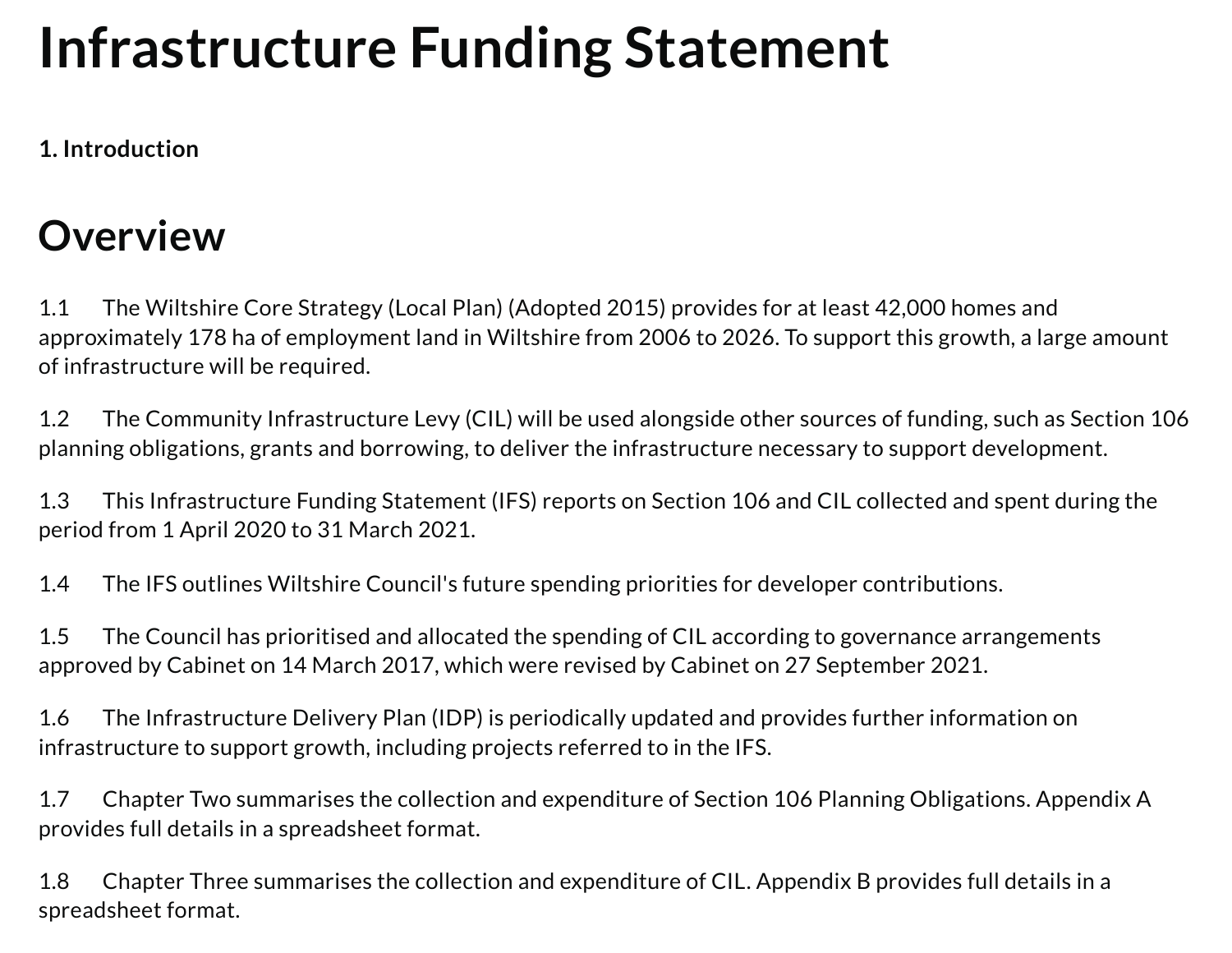1.9 Chapter Three also discusses future spending priorities and projected income for CIL. Appendix C is the CIL Infrastructure List, which sets out those infrastructure projects that may be funded, in whole or in part, through CIL.

## **Section 106 Planning Obligations**

- 1.10 A planning obligation may be required by the Council to:
	- Manage the mix of development, for example, securing that a proportion of the housing must be affordable;
	- Compensate for the loss or damage caused by the development, for example, loss of hedgerow;
	- Mitigate a development's impact, for example, increase public transport provision.
- 1.11 To mitigate the impacts of development, planning obligations can be:
	- Financial obligations requiring monetary contributions to the local authority to fund works or services, and
	- In-kind obligations requiring specific actions to be performed by specific parties

1.12 The Council can secure planning obligations through a legal agreement (under section 106 of the Town and Country Planning Act 1990) with an applicant. Or it will expect the applicant to enter into a unilateral undertaking, which is a type of planning obligation provided directly by the applicant. A planning obligation is attached to the land, which means that it will remain enforceable even when the land is sold.

1.13 Regulation 122 of the CIL Regulations 2010 (as amended) sets out three statutory tests for planning obligations, namely that:

1.14 "A planning obligation may only constitute <sup>a</sup> reason for granting planning permission for the development if the obligation is:

- Necessary to make the development acceptable in planning terms;
- Directly related to the development; and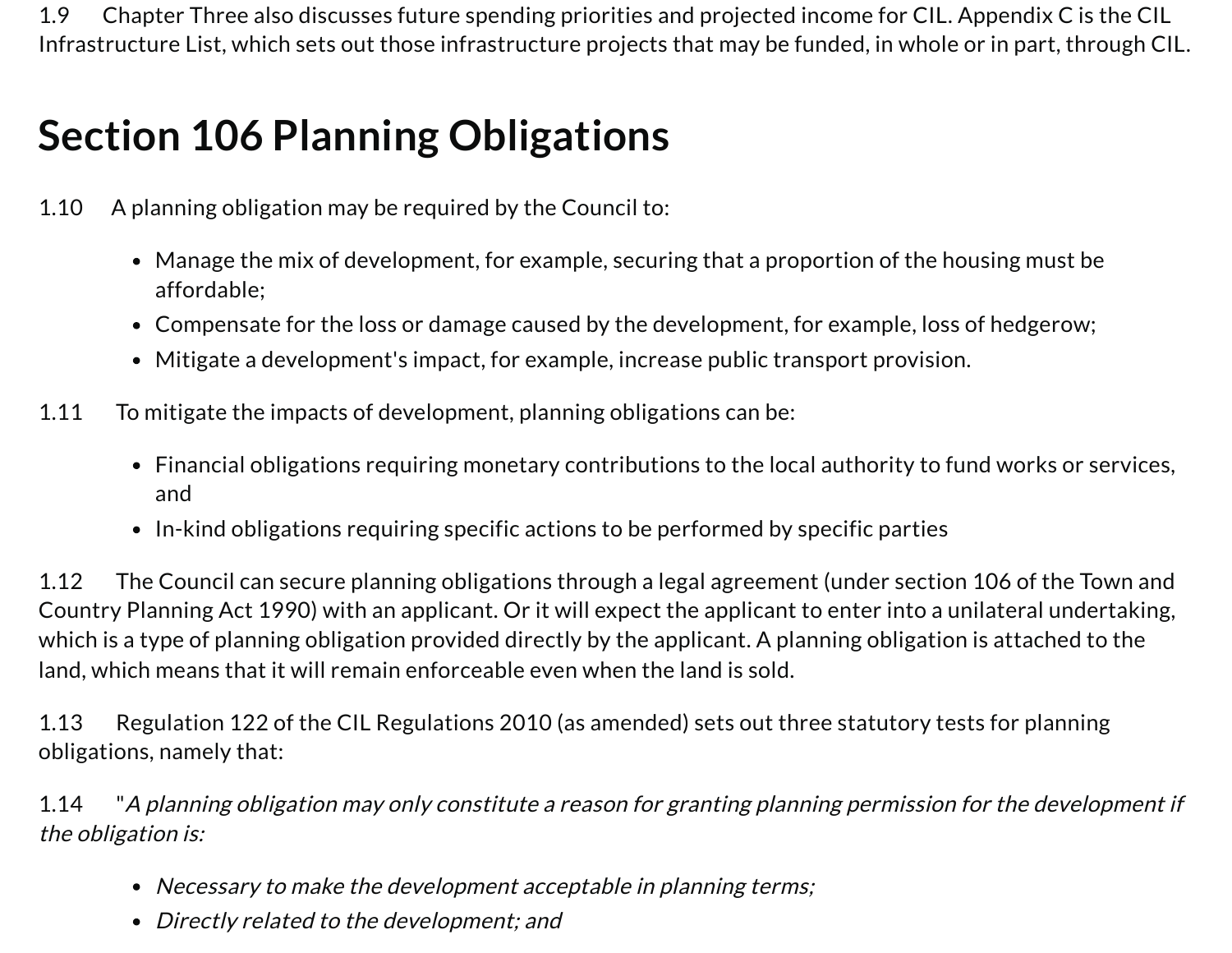Fairly and reasonably related in scale and kind to the development."

1.15 The CIL Regulations (2019) abolished Regulation 123, thereby removing the 'double-dipping' and 'pooling' restrictions that had prevented Local Planning Authorities from spending section 106 and CIL on the same infrastructure type or project, or from using more than five separate planning obligations towards an infrastructure type or project capable of being funded by CIL.

### **Community Infrastructure Levy**

1.16 CIL is a fixed, non-negotiable charge on new development. The amount is based upon the size of a development and is charged in pounds per square metre. It varies according to the type of development (e.g. residential, retail or employment uses) and in which area of Wiltshire the development takes place. The Wiltshire CIL Charging Schedule sets out the CIL rates that apply to different types of development in different parts of the county.

1.17 CIL applies to development that creates net additional floorspace (measured as Gross Internal Area) of at least 100 square metres. Development of less than 100 square metres is also liable for CIL if it involves the creation of at least one new dwelling. CIL is calculated at the same time as planning permission is granted on a Full or Reserved Matters application. It is payable upon commencement of development in line with the charging authority's proposed instalments policy. There are several types of development that do not pay CIL, by virtue of the rates being £0, and these are listed in the Wiltshire CIL Charging Schedule.

1.18 CIL will be used to help fund infrastructure projects on the Infrastructure List. These projects are taken from the Wiltshire Infrastructure Delivery Plan, which identifies infrastructure necessary to deliver housing and employment development in the Wiltshire Core Strategy. The intention behind CIL is that it will contribute towards the funding of infrastructure to support the cumulative impact of development across the county. Planning obligations will be used to mitigate the site-specific impact of development and deliver affordable housing.

1.19 A broad definition of 'infrastructure' for the purposes of CIL funding is set out in section 216(2) of the Planning Act 2008 and includes: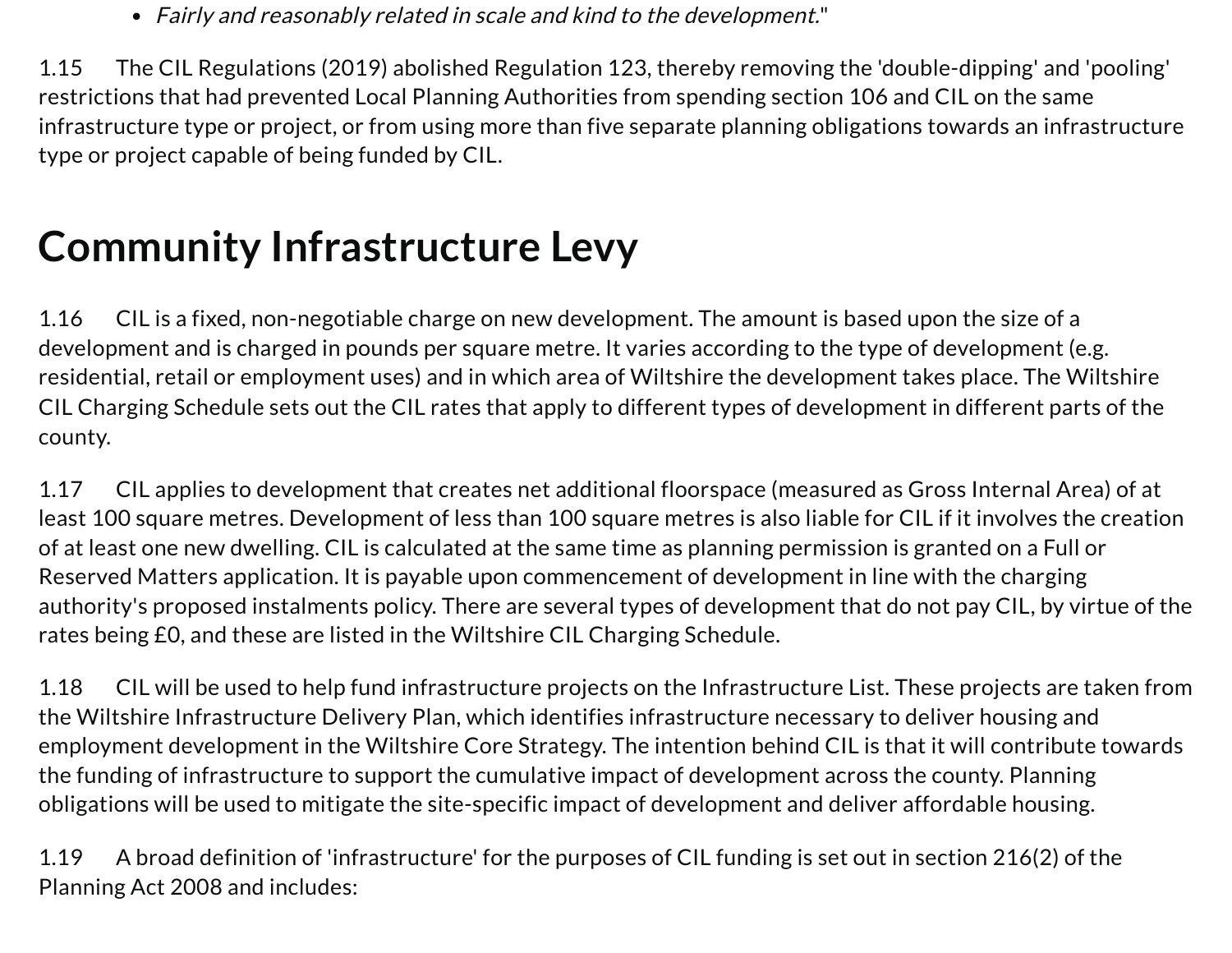- Roads and other transport facilities
- Flood defences
- Schools and other education facilities
- Medical facilities
- Sporting and recreational facilities
- Open spaces

1.20 Wiltshire Council must pass at least 15% of CIL received to the parish council in whose area the development takes place. In areas covered by a 'made' neighbourhood plan, this amount rises to 25% of CIL received from development. Up to 5% of CIL received can be used to cover the Council's CIL administration costs.

#### **2. Section 106 Planning Obligations**

### **Collection and expenditure**

2.1 Looking at Section 106 activity in 2020/2021, the Council received a total of £13,360,429.89 in Section 106 financial contributions, with £8,528,651.73 being spent within this period. This consists of £416,655.51 funding highways works in the County, £3,036,342.01 spent on improving existing or creating new open spaces, £637,000.43 on affordable housing and £4,215,757.51 contribution towards additional school places in the county.

#### **Table 1 - Section 106 financial contributions received in 2020/ 2021**

| Infrastructure type | Section 106 monies available |
|---------------------|------------------------------|
| Public open space   | £1,569,914.64                |
| Affordable housing  | £822,176.13                  |
| <b>Highways</b>     | £2,219,878.51                |
| Education           | £7,990,384.09                |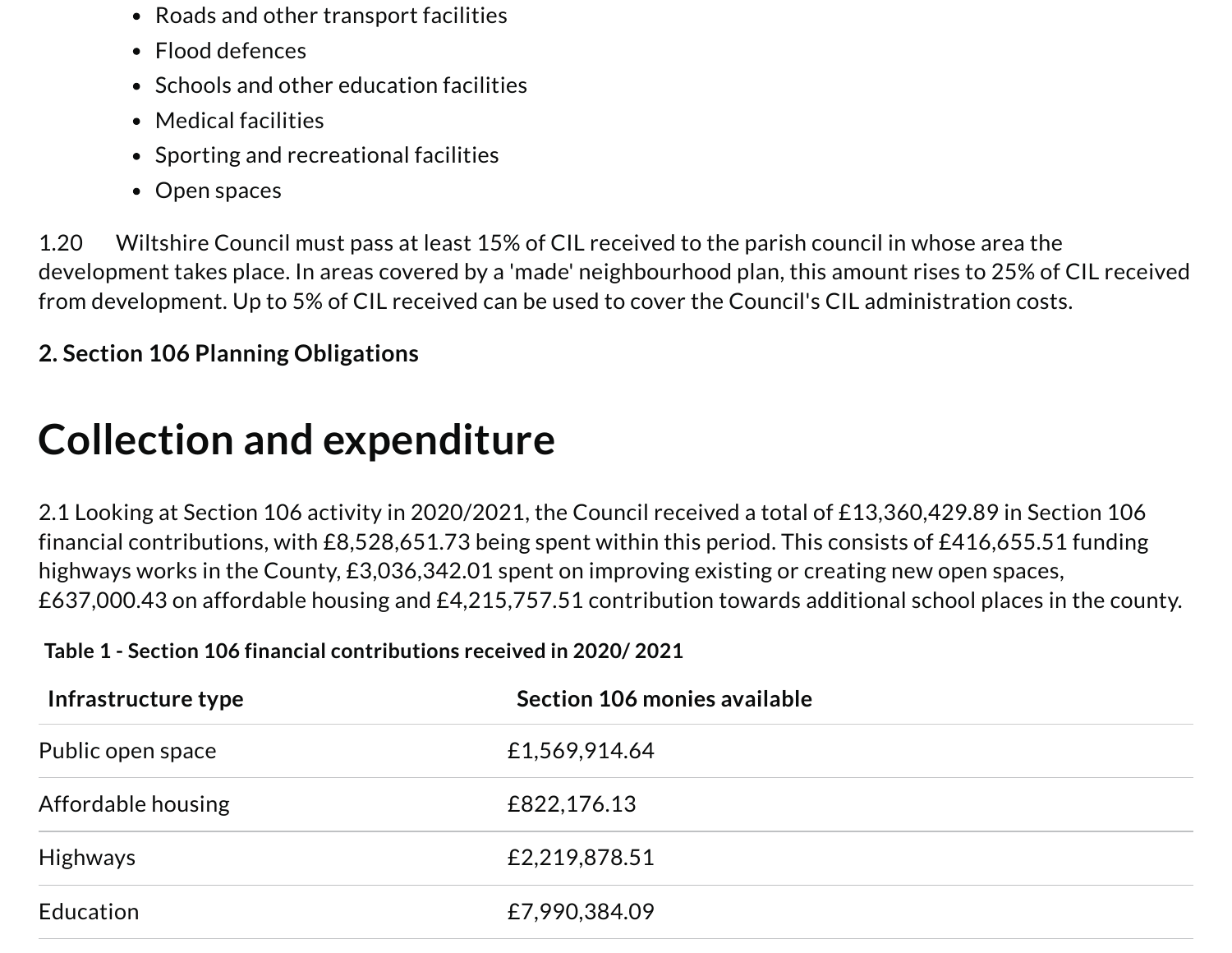| Infrastructure type                                              | Section 106 monies available |  |  |
|------------------------------------------------------------------|------------------------------|--|--|
| Other $1$                                                        | £758,076.52                  |  |  |
| <b>TOTAL</b>                                                     | £13,360,429.89               |  |  |
| Table 2 - Section 106 financial contributions spent in 2020/2021 |                              |  |  |
| Infrastructure type                                              | Section 106 monies available |  |  |
| Public open space                                                | £3,036,342.01                |  |  |
| Affordable housing                                               | £637,000.43                  |  |  |
| <b>Highways</b>                                                  | £416,655.51                  |  |  |
| Education                                                        | £4,215,757.51                |  |  |
| Other $1$                                                        | £222,896.27                  |  |  |
| <b>TOTAL</b>                                                     | £8,528,651.73                |  |  |

 $^{\rm 1}$ Includes public art, ecology, community facilities, air quality, waste and recycling, libraries, fire service and health care.

2.2 Section 106 monies are normally ring-fenced to be spent in the area where the development will take place to mitigate its impact. Financial contributions typically have a set time period within which they can be spent; in Wiltshire, this is usually 10 years. Therefore, at any one time there will be a pot of monies that will have accrued but that is restricted in the way it can be spent and is often tied to specific projects and therefore cannot be used for other purposes.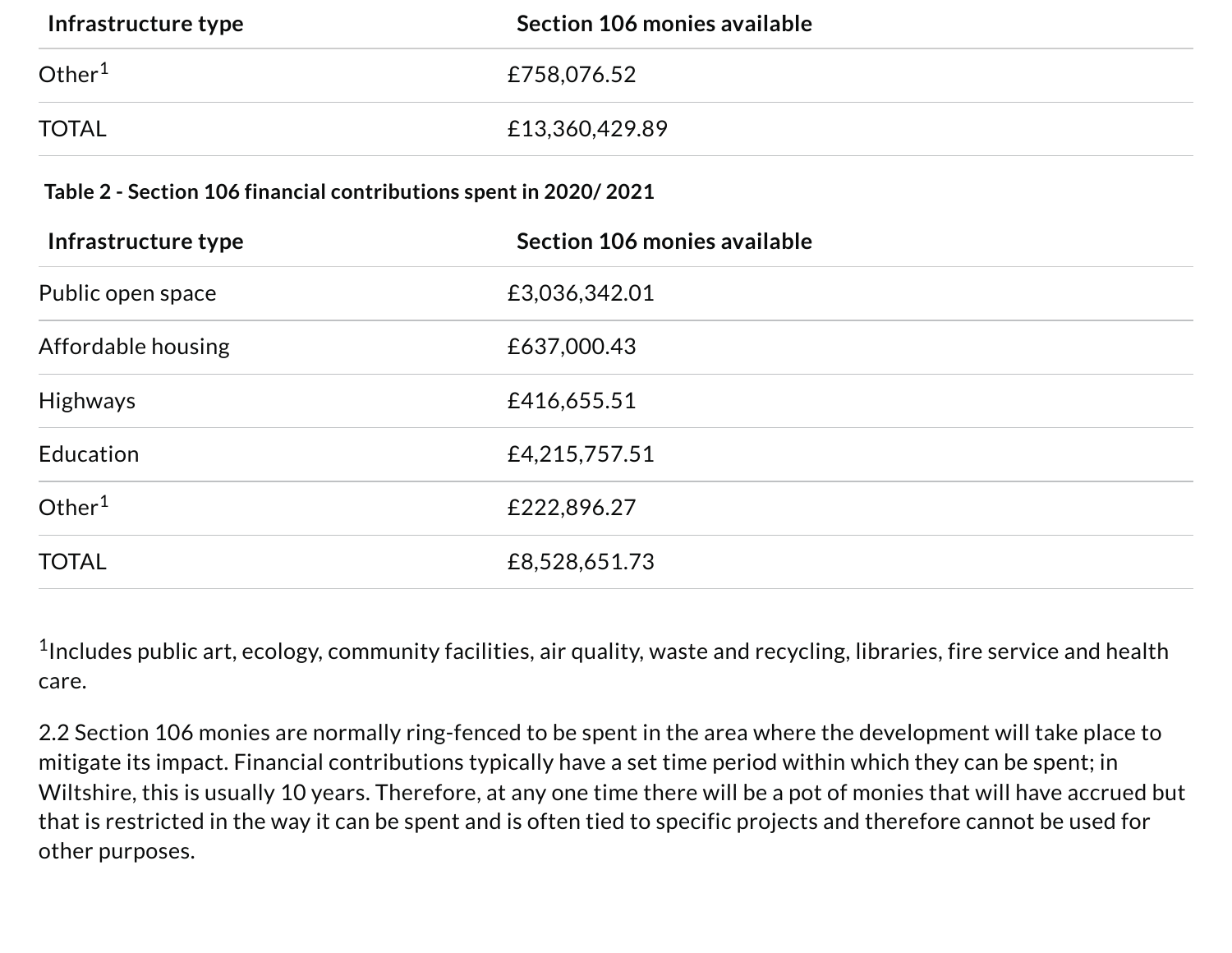### **Future spending priorities**

2.3 Section 106 income varies on a site-by-site basis depending upon a range of factors, such as the viability of development and site-specific considerations. This makes it difficult to forecast future Section 106 income and expenditure.

2.4 Appendix A provides details on the following:

- Developments from which Section 106 contributions have been received in 2020/ 2021
- Projects delivered off-site by Section 106 contributions in 2020/ 2021
- Developments from which Section 106 contributions have been secured for future years. These have planning permission and contributions will be paid in future years should the developments progress as planned. These contributions will be paid by the developers either once development has commenced on site or once a specified number of homes has been delivered on the site.
- **3. Community Infrastructure Levy**

### **Collection and expenditure**

3.1 The amount of CIL carried forward to 2020/ 2021 is set out in Table 3.

#### **Table 3 - The amount of CIL as of 31 March 2020**

| <b>CIL carried forward</b>        | Amount         |
|-----------------------------------|----------------|
| Strategic CIL (Wiltshire Council) | £20,729,132.37 |
| Local CIL (Town/ Parish Councils) | £669,225.46    |
| Admin                             | £0             |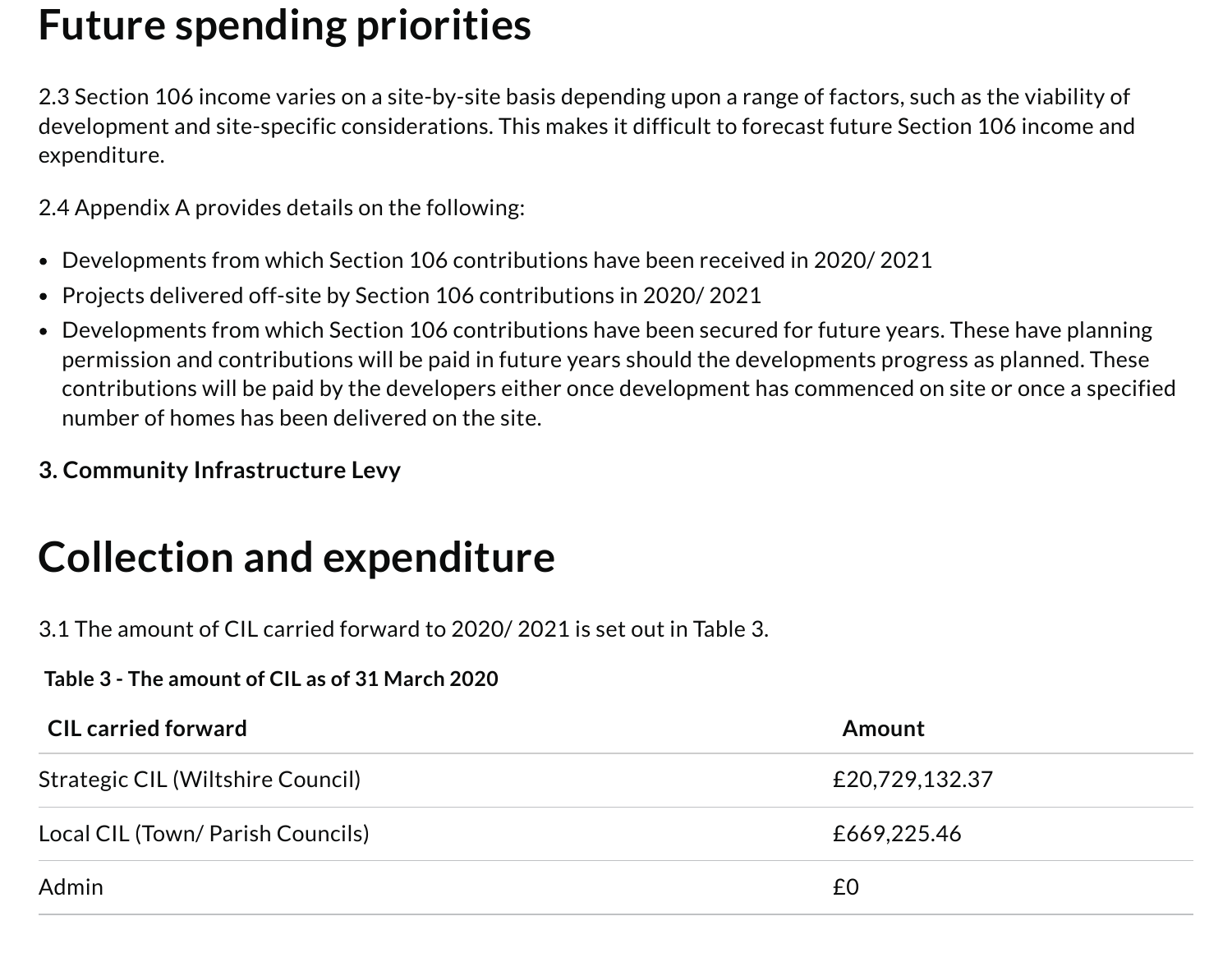| <b>CIL carried forward</b> | Amount         |
|----------------------------|----------------|
| <b>TOTAL</b>               | £21,398,357.83 |

3.2 Total CIL income in 2020/ 2021 was £13,250,327.48, as set out in Table 4. Details of each CIL receipt and how it was apportioned are set out in Appendix B**.** Note that a total amount taken from individual CIL receipts in Appendix B may differ from the summary totals in Table 9 due to the timings of separate monitoring systems relating to finance and planning. The Council did not receive any land or infrastructure payments (i.e. the provision of land or infrastructure in lieu of paying CIL) during 2020/ 2021.

#### **Table 4 - The amount of CIL received in 2020/ 2021**

| <b>CIL received</b>               | Amount         |
|-----------------------------------|----------------|
| Strategic CIL (Wiltshire Council) | £10,120,988.77 |
| Local CIL (Town/ Parish Councils) | £2,463,596.76  |
| Admin                             | £665,741.95    |
| <b>TOTAL</b>                      | £13,250,327.48 |

3.3 £1,841,192.11 was devolved to Town/ Parish Councils in 2020/ 2021.

3.4 £27,874 was spent on strategic infrastructure projects in 2020/ 2021. Committed expenditure to strategic infrastructure projects is set out later in this statement.

3.5 The Council can also use up to 5% of CIL towards administrative costs.

3.6 In summary, therefore, the amount of CIL carried forward to 2021/ 2022 is set out in Table 5.

#### **Table 5 - The amount of CIL as of 31 March 2021**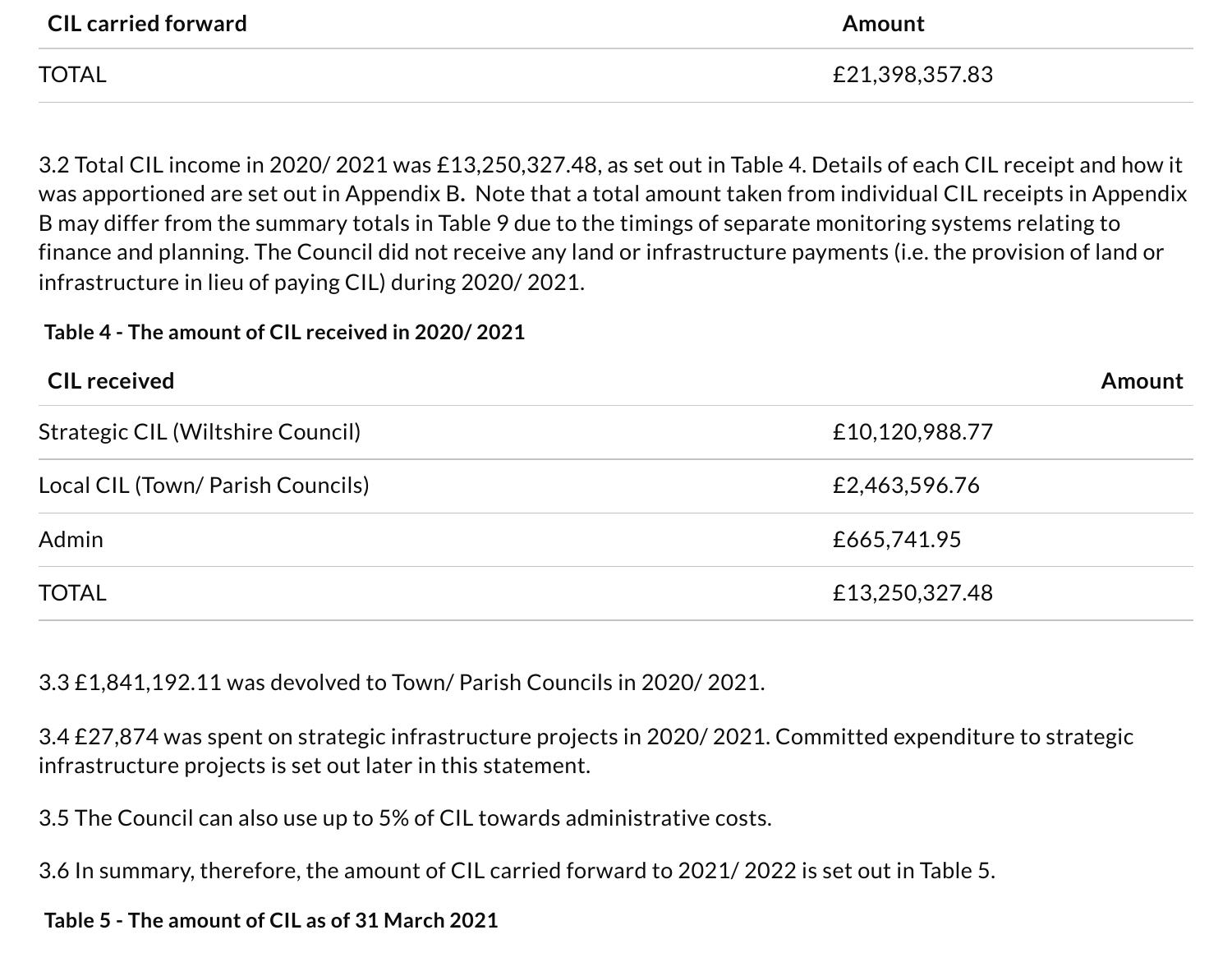| <b>CIL carried forward</b>        | <b>Amount</b>  |
|-----------------------------------|----------------|
| Strategic CIL (Wiltshire Council) | £30,595,120.91 |
| Local CIL (Town/ Parish Councils) | £1,291,630.11  |
| Admin                             | £0             |
| <b>TOTAL</b>                      | £31,886,751.02 |

### **Priority projects**

3.6 In total, as of 31 March 2021, c£1.13m of CIL expenditure from the CIL strategic fund has been spent or committed leaving £29.67m. This is discussed further below but comprises:

- £119,000 for preliminary studies for the expansion of Abbeyfield School, Chippenham (as approved by Cabinet in December 2018);
- £136,000 for preliminary studies for transport projects: Malmesbury Road Roundabout, Chippenham; Bridge Centre Gyratory, Chippenham; and A361 Holy Trinity Gyratory, Trowbridge (as approved by Cabinet in December 2018);
- £27,874 to commission Entrade to find suitable land for offsetting mitigation measures to ensure phosphate neutral development in the catchment area for the River Avon (Hampshire) Special Area of Conservation (SAC)
- £850,000 into a strategic fund to deliver offsetting mitigation measures to help secure phosphate neutral development in the catchment area for the River Avon (Hampshire) SAC.

#### **Education projects**

3.7 Following Cabinet in December 2018 and approval of initial funding of £119,000, a preliminary study was completed on the expansion of Abbeyfield School. The project is required to support the cumulative demand from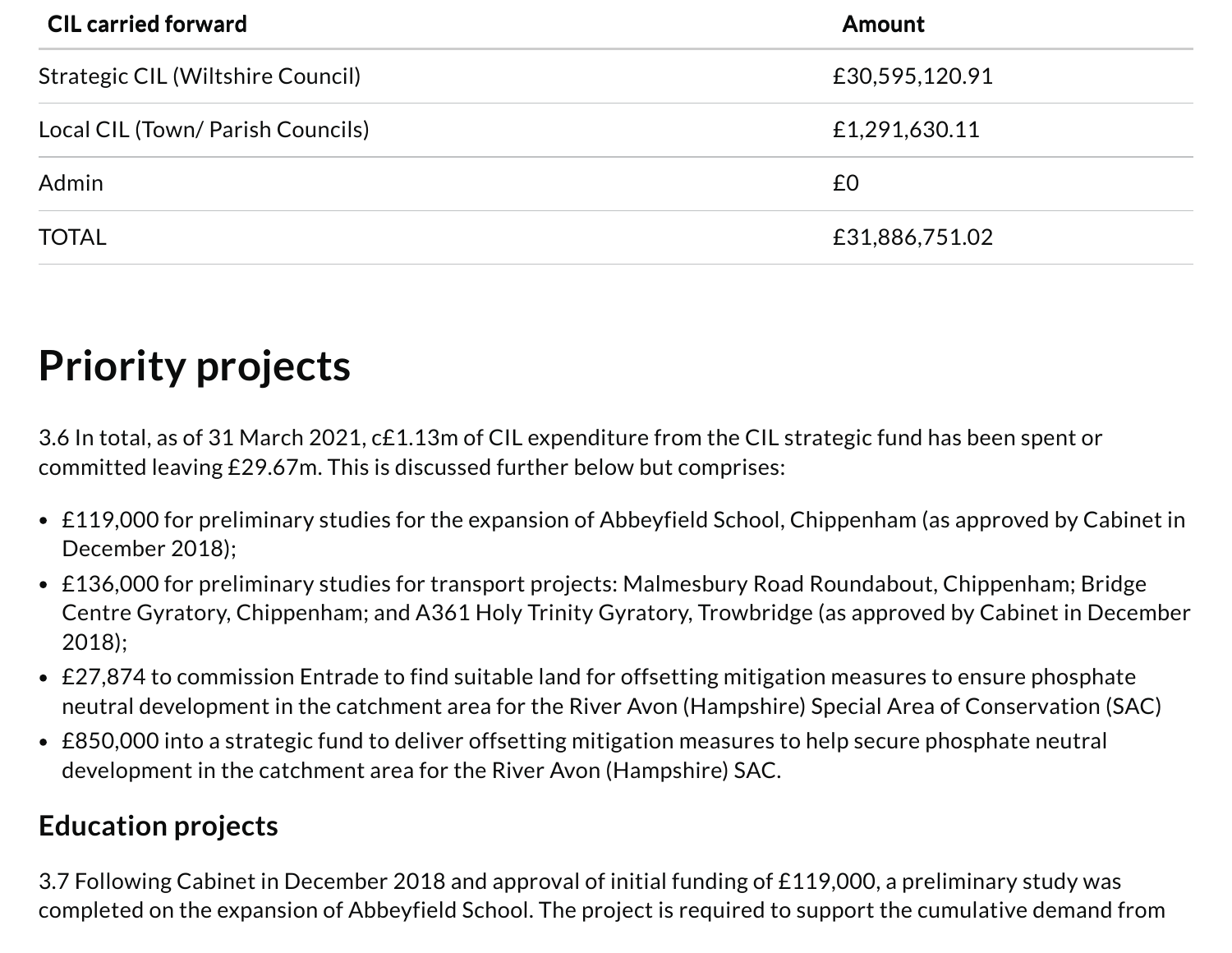planned growth at Chippenham, namely the allocations in the Chippenham Site Allocations Plan. The study has shaped the project brief and identified that the school should be expanded in three phases rather than two, with each phase being for 150 pupils and equate to a single form of entry. No Government funding has been identified or is likely to become available to support the project within the Core Strategy plan period up to 2026. The study has identified the cost of Phase 1 as c£6.4m and Phase 2 as c£3.02m.

3.8 On 27 September 2021, Cabinet approved the release of further funding for Phase 1, which needs to be ready for occupation in September 2024. Table 6 shows the spend profile for Phase 1 for 150 additional secondary school places at Abbeyfield School, Chippenham.

**Table 6 - Spend profile for Phase 1 of the expansion of Abbeyfield School, Chippenham**

| <b>Phases</b>                | 21/22 | 22/23            | 23/24      | 24/25      | <b>TOTAL</b> |
|------------------------------|-------|------------------|------------|------------|--------------|
| Anticipated spend on Phase 1 |       | £94,322 £735,824 | £3,954,846 | £1,642,237 | £6,427,229   |

3.9 The timing of further phases of expansion at Abbeyfield will be determined by the build out rate of future housing and the availability of pupil places at the other secondary schools in Chippenham. Phase 1 will cost more than subsequent phases as it includes the creation of the new access road, car park, provision of incoming utilities, legal costs, planning fees etc.

3.10 The anticipated programme for the completion of phase 1 is to achieve planning permission by November 2022, commence works on site by July 2023 and complete on site by August 2024.

3.11 Table 7 shows the allocations of CIL funding to the expansion of Abbeyfield School, Chippenham, and the potential for future drawdown.

Table 7 - Allocations of CIL funding to the expansion of Abbeyfield School, Chippenham, and the potential for future **drawdown**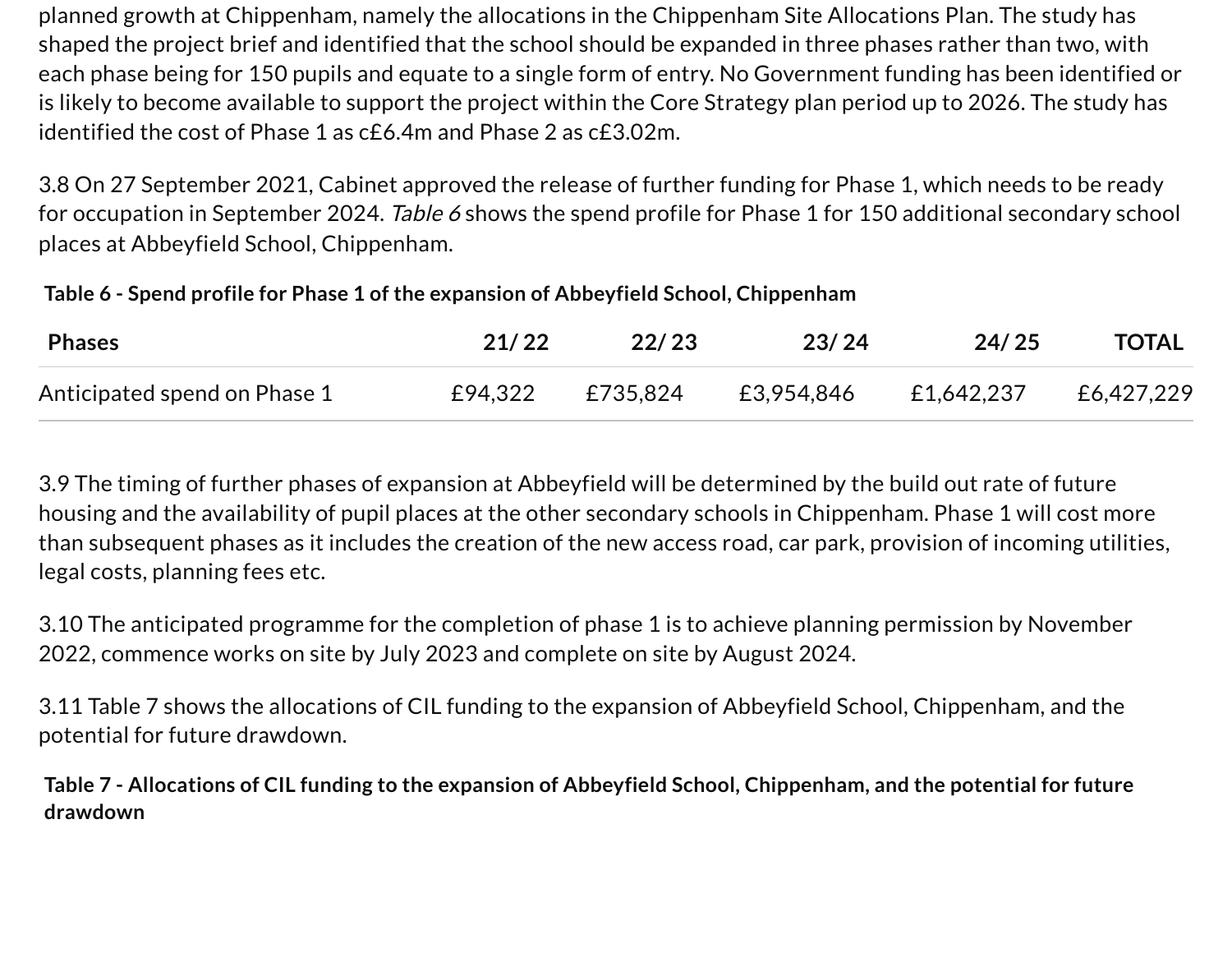| Project                                          | <b>Total cost</b>                                                                          | Total<br>allocation(s)<br>(As of 31<br><b>December</b><br>2021) | <b>Total cost</b><br>minus<br>allocation(s) | <b>Drawdown</b><br>from<br>finance<br>(As of 31<br>March<br>2021) | Timing of the<br>drawndown<br>of the full<br>amount                            | <b>Likelihood of future</b><br>requirement being<br>needed    |
|--------------------------------------------------|--------------------------------------------------------------------------------------------|-----------------------------------------------------------------|---------------------------------------------|-------------------------------------------------------------------|--------------------------------------------------------------------------------|---------------------------------------------------------------|
| Expansion<br><b>of</b>                           | £12,053,800                                                                                | £6,546,229                                                      | £5,507,571                                  | £119,000                                                          | <b>Initial</b><br>allocation                                                   | <b>High:</b> There is no other<br>funding for Phase 1 of this |
| Abbeyfield<br>Secondary<br>School,<br>Chippenham | (NB.reflects<br>estimated<br>cost prior to<br>undertaking<br>the<br>feasibility<br>study.) |                                                                 |                                             |                                                                   | $(E119,000)$ :                                                                 | scheme and, therefore, it<br>requires the total sum to        |
|                                                  |                                                                                            |                                                                 |                                             |                                                                   | 2020/21<br>(feasibility)                                                       | be funded through CIL.                                        |
|                                                  |                                                                                            |                                                                 |                                             |                                                                   | study<br>complete).                                                            | The other phases are too                                      |
|                                                  |                                                                                            |                                                                 |                                             |                                                                   |                                                                                | far into the future (i.e.<br>potentially beyond the           |
|                                                  |                                                                                            |                                                                 |                                             | Phase 1<br>$(E6.4m)$ :                                            | Core Strategy plan period<br>up to 2026) and could<br>potentially be funded by |                                                               |
|                                                  |                                                                                            |                                                                 |                                             |                                                                   | <b>By September</b><br>2024.                                                   | other sources.                                                |

 $\sim$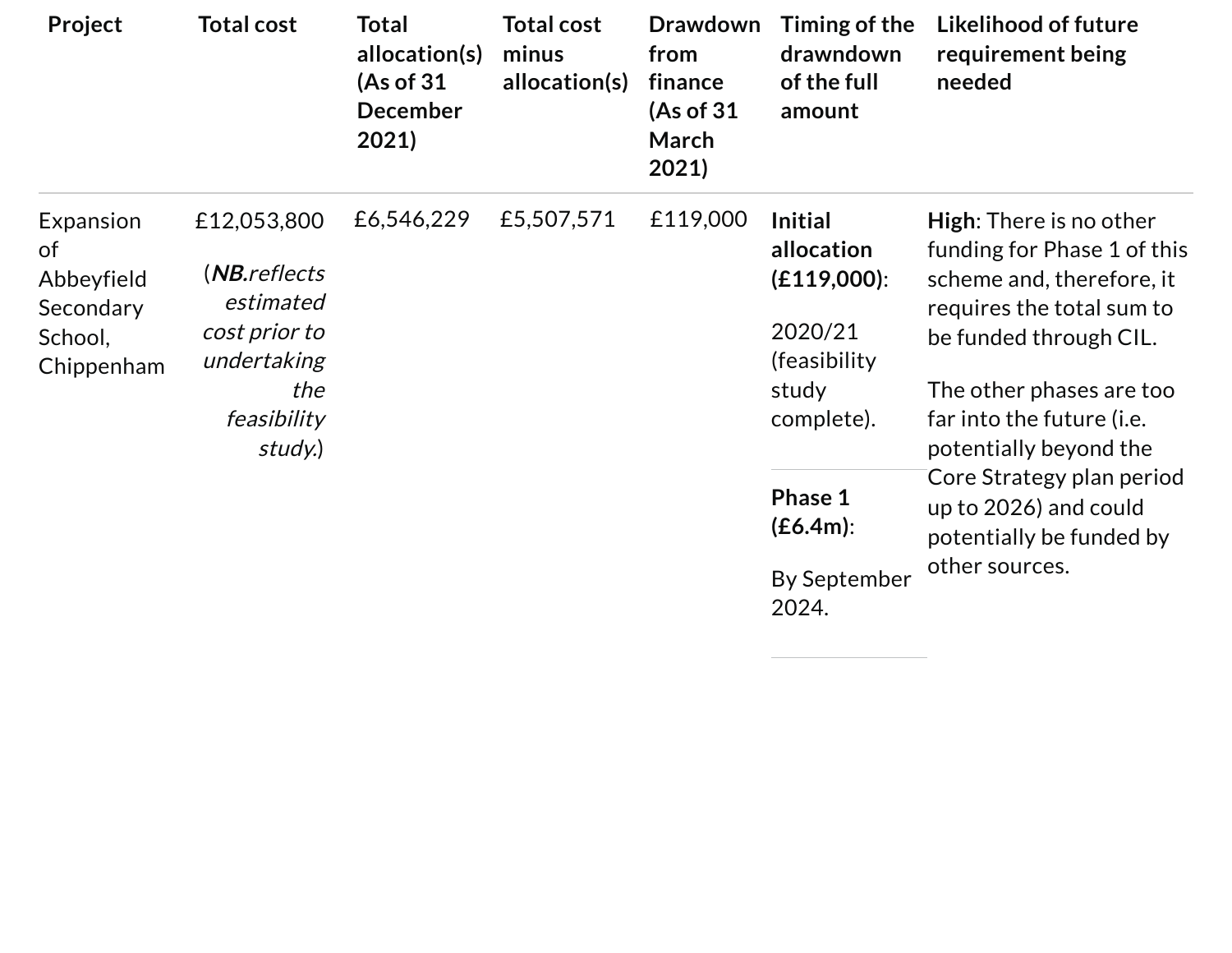**Phase 2 (£3.02m)**:

This will depend on the build out rate of housing and the availability of places at other schools.

**Phase 3 (£TBCm)**:

This will depend on the build out rate of housing and the availability of places at other schools.

#### **Transport projects**

3.12 In December 2018, a report was received by Cabinet on a shortlist of nine priority transport projects which were considered necessary either to:

• mitigate the cumulative impact of strategic growth;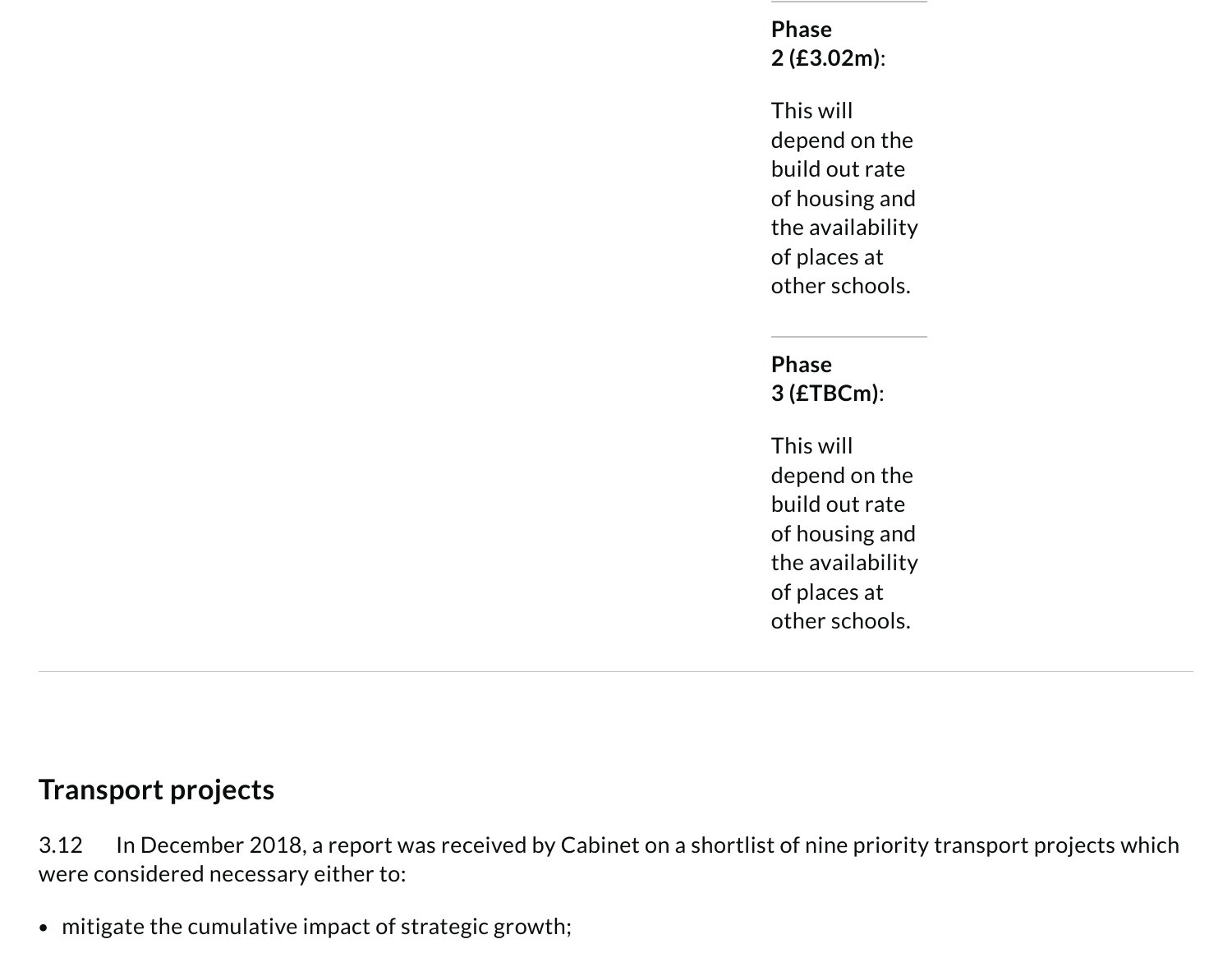- reduce congestion;
- support the strategic road network;
- improve the accessibility of town centres, railway stations and/or schools,
- or to improve road safety.

3.13 This led to the approval of £136,000 for preliminary studies in relation to three transport projects prioritised over the others, as follows:

- Malmesbury Road Roundabout, Chippenham;
- Bridge Centre Gyratory, Chippenham, and
- A361 Holy Trinity Gyratory, Trowbridge.

3.14 Work has now been undertaken on these in line with the Cabinet decision and has led to an improved understanding of the circumstances under which these projects would need to be commenced. Projects (ii) and (iii) both need to be coordinated with the regeneration of associated sites - the Bridge Centre and Bath Road Car Park site, Chippenham and Bowyers site, Trowbridge respectively. Project (i) should include headroom to provide for capacity arising for future growth at the town, as such the Local Plan will need to be more advanced before funding is committed.

3.15 In addition, it is recognised that two transport projects can be removed from the Infrastructure List - Timber Street and A420 Marshfield Road/Dallas Road Safety Schemes (Chippenham). This is because the previously identified safety issues have been resolved (approved by Cabinet, 27 September 2021).

3.16 Table 8 summaries the allocation of CIL funding to the three transport schemes and the potential for future draw on CIL funding.

Table 8 - Allocations of CIL funding to the three transport projects in Chippenham and Trowbridge and the potential for **future drawdown**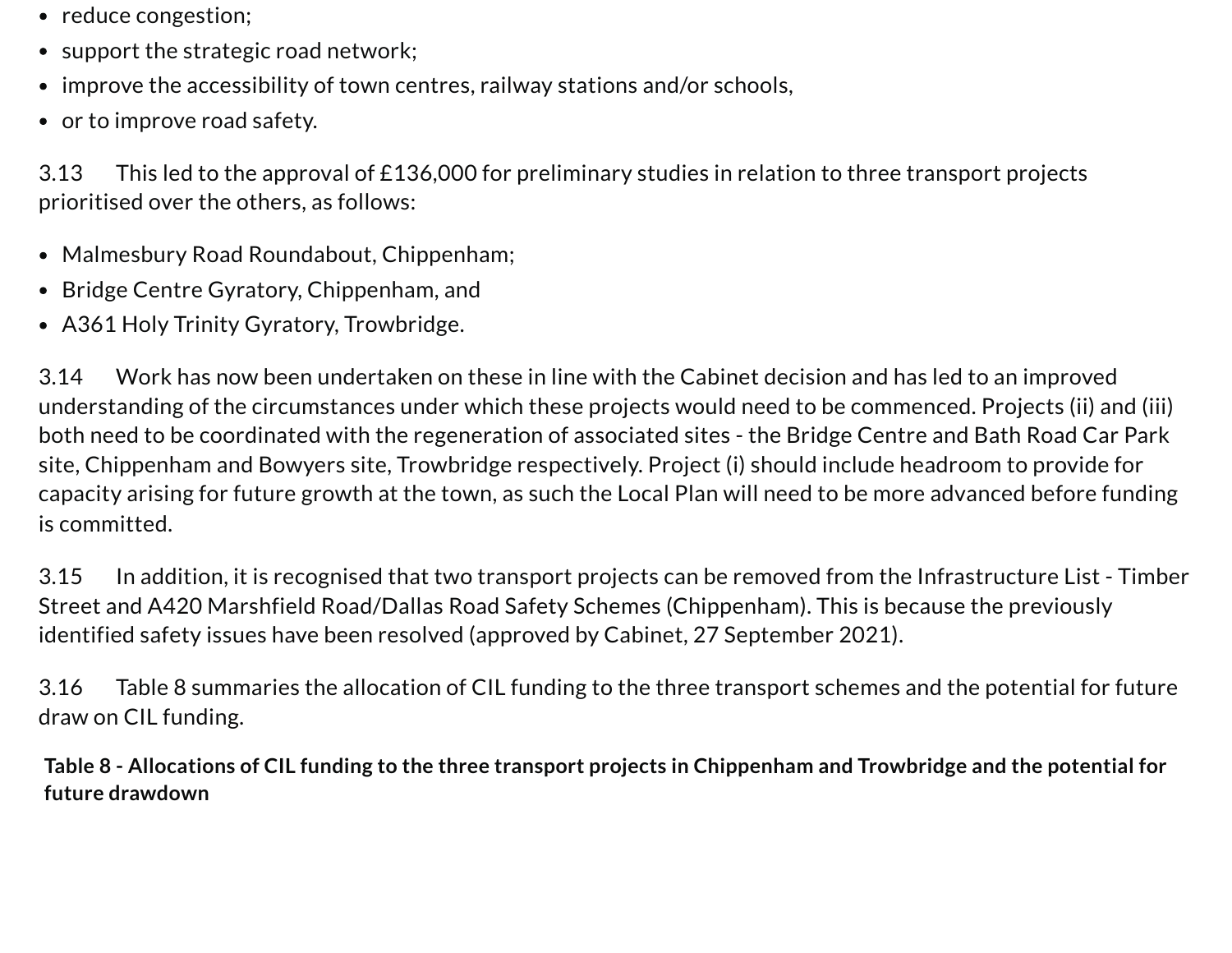| Project(s)                                                                                         | <b>Total cost</b> | <b>Total</b><br>allocation(s)<br>(As of 31<br><b>December</b><br>2021) | <b>Total cost</b><br>minus<br>allocation(s) | <b>Drawdown</b><br>from<br>finance<br>(As of 31<br>March<br>2021) | Timing of the<br>drawdown of the<br>full amount                                                                                                                                                                                                                                                                                                                                | Likelihood of future<br>requirement being<br>needed                                                                                                                                                                                                                                                                                                                                                                                                                                                             |
|----------------------------------------------------------------------------------------------------|-------------------|------------------------------------------------------------------------|---------------------------------------------|-------------------------------------------------------------------|--------------------------------------------------------------------------------------------------------------------------------------------------------------------------------------------------------------------------------------------------------------------------------------------------------------------------------------------------------------------------------|-----------------------------------------------------------------------------------------------------------------------------------------------------------------------------------------------------------------------------------------------------------------------------------------------------------------------------------------------------------------------------------------------------------------------------------------------------------------------------------------------------------------|
| Malmesbury<br>Road<br>Roundabout,<br>Chippenham<br><b>Bridge Centre</b><br>Gyratory,<br>Chippenham | £6,800,000        | £136,000                                                               | £6,664,000                                  | £136,000                                                          | This is unlikely to<br>be in the short-<br>term (i.e. the next<br>five years).<br>Medium/Iong-<br>term (i.e. from<br>2025/26<br>onwards), if then,<br>depending upon<br>whether a CIL<br>contribution is<br>required to lever<br>in national<br>funding, or the<br>timescales for the<br>linked<br>redevelopment<br>plans for<br>Trowbridge and<br>Chippenham town<br>centres. | Medium<br>The availability of<br>potential national<br>funding streams for<br>transport<br>infrastructure<br>projects has improved<br>markedly since the<br>initial allocations were<br>made.<br>Under certain funding<br>streams, however,<br>there may still be<br>some role for CIL to<br>play as part of a local<br>contribution.<br>Nevertheless, the<br>feasibility studies<br>funded by the initial<br>allocation of CIL have<br>enabled the Council to<br>be in a better position<br>in terms of future |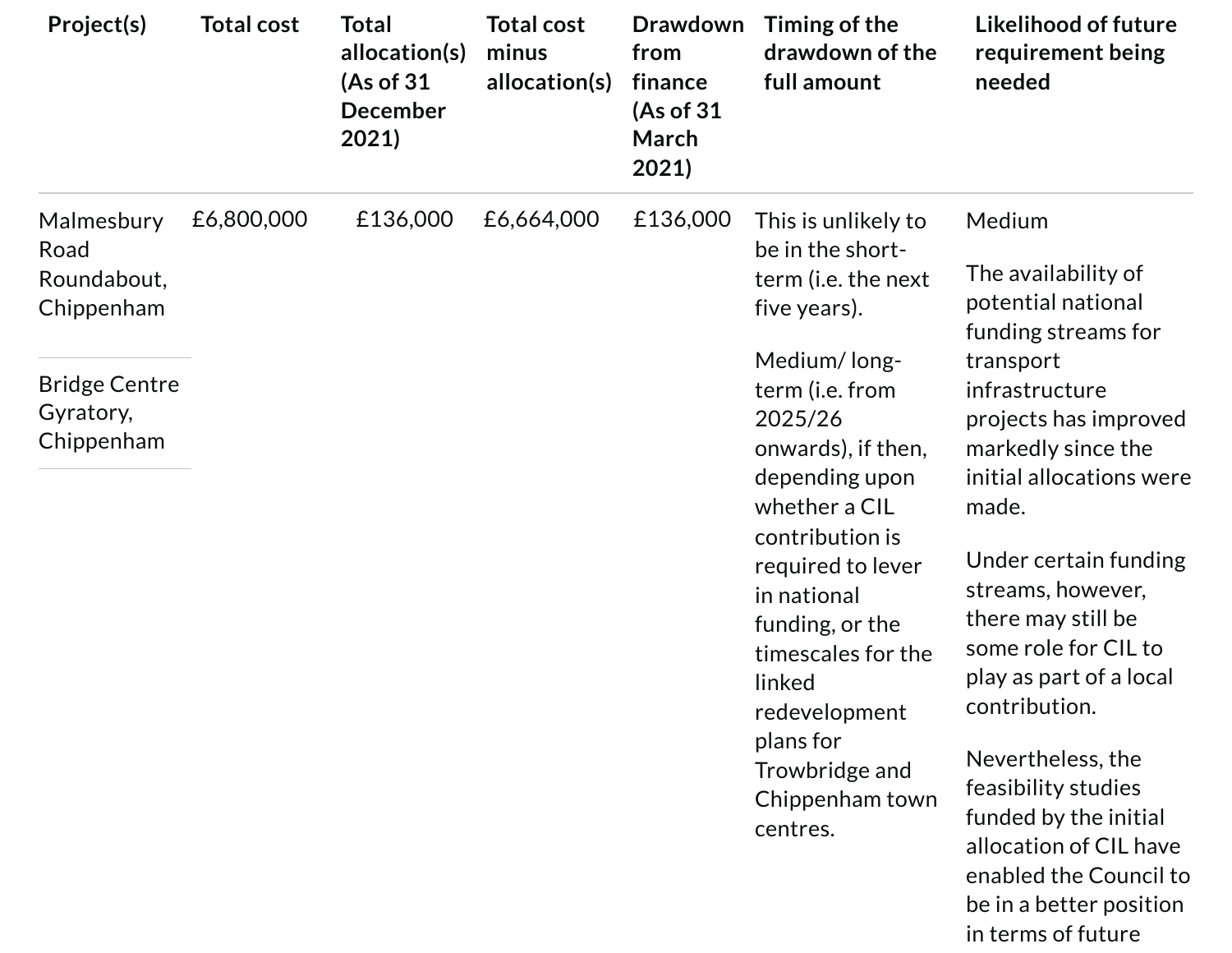A361 Holy **Trinity** Gyratory, **Trowbridge**  funding bids and to link these schemes into wider redevelopment plans for Trowbridge and Chippenham town centres.

### **Environmental projects**

3.17 The Council as Local Planning Authority is required under the Habitats Regulations to ensure that any adverse impacts arising from development can be mitigated to avoid harm to internationally important nature conservation sites, which are protected by law. This is at both the plan-making and decision-taking stage. Ecologists use 'Appropriate Assessment' to test whether proposals meet the requirements in the Habitats Regulations. It is unlawful for the Council to permit planning applications unless these assessments can be concluded favourably. The Council as competent authority under the Habitats Regulations, must consult Natural England and have regard to their advice in preparing assessments.

3.18 In recognition of this, delegated authority was given in December 2018 to allocate CIL spending for projects that are needed to support planned growth and provide mitigation measures to ensure no adverse impacts on the integrity of protected sites. The process itself prioritises allocation to these projects, ahead of others, given that development cannot proceed without them.

3.19 The costs of measures are higher than originally envisaged and because of the certainty that is needed for delivery of mitigation measures at the time of decision making, on 27 September 2021, Cabinet approved pots of funding that can be drawn down in an efficient way. The Council's mitigation strategies and generic Appropriate Assessments set out the detailed approach to mitigation and where CIL funding will be used for delivery, as it can differ depending on the type and location of development sites.

#### **Nutrient Management Plan (River Avon)**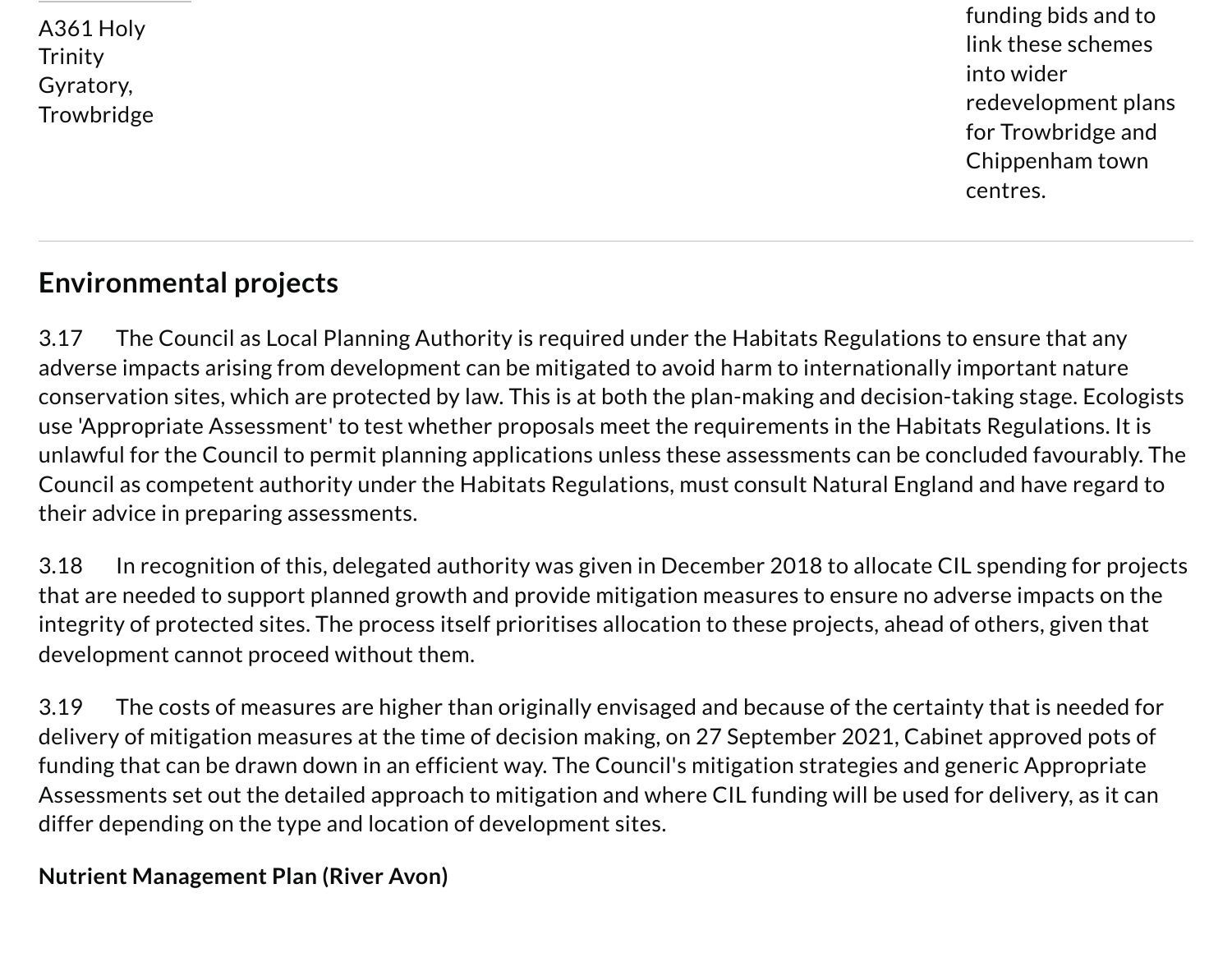3.20 In preparing the Wiltshire Housing Site Allocations Plan (adopted February 2020), the Council made assurances through a memorandum of understanding

[\(https://cms.wiltshire.gov.uk/documents/s150428/HRA03MemorandumofUnderstanding.pdf\)](https://cms.wiltshire.gov.uk/documents/s150428/HRA03MemorandumofUnderstanding.pdf) with Natural England, Environment Agency and other Local Planning Authorities that development would be phosphate neutral to ensure no adverse impact on the River Avon (Hampshire) Special Area of Conservation (SAC). In addition to direct delivery of onsite mitigation by developers where necessary, the Community Infrastructure Levy (CIL) would be the appropriate means of funding the delivery of off-site mitigation measures.

3.21 Phosphate neutral development means that any residual phosphates from foul water discharge arising from occupation of residential developments (e.g. that which can't be stripped out at sewerage treatment works (STW)) can be off-set through mitigation to reduce phosphates entering the watercourse upstream of the point at which the relevant STW discharges into the river. Such mitigation measures include for example, wetlands and woodlands creation.

3.22 The Council will, until such time as the responsibility falls to others, adopt a strategic approach to secure in perpetuity measures to ensure development is phosphate neutral in the catchment for the River Avon (Hampshire) Special Area of Conservation; including short term temporary measures followed up by long term strategic mitigation measures, such as a large-scale habitat creation scheme. This will include monitoring with annual reporting, taking an evidence-led approach to ensure that phosphate offsets arising from the measures secured keep pace with permissions granted.

3.22 During 2020/21, Entrade was commissioned by the Council to run auctions with farmers to find suitable land for offsetting mitigation measures to ensure phosphate neutral development in the River Avon (Hampshire) Special Area of Conservation (SAC). As of 31 March 2021, £27,874.00 had been spent.

3.24 On 5 January 2021, Cabinet therefore approved that a ring-fenced pot of £850,000 is made available for the delivery of off-setting measures to achieve phosphate neutral development and fund a project officer to oversee delivery, monitoring, and reporting. The Council's generic Appropriate Assessment [\(https://www.wiltshire.gov.uk/media/6170/Generic-Appropriate-Assessment-of-Developments-in-Wiltshire-occurring-in-the-](https://www.wiltshire.gov.uk/media/6170/Generic-Appropriate-Assessment-of-Developments-in-Wiltshire-occurring-in-the-River-Avon-SAC-catchment-09032021/pdf/Generic_AA_River_Avon_SAC_to_31March2022_FINAL_Jan_20212.pdf?m=637508832631130000)River-Avon-SAC-catchment-09032021/pdf/Generic\_AA\_River\_Avon\_SAC\_to\_31March2022\_FINAL\_Jan\_20212.pdf? m=637508832631130000)

clarifies the approach to mitigation and the circumstances where CIL funding will be used.

#### **Salisbury Plain Special Protection Area (SPA)**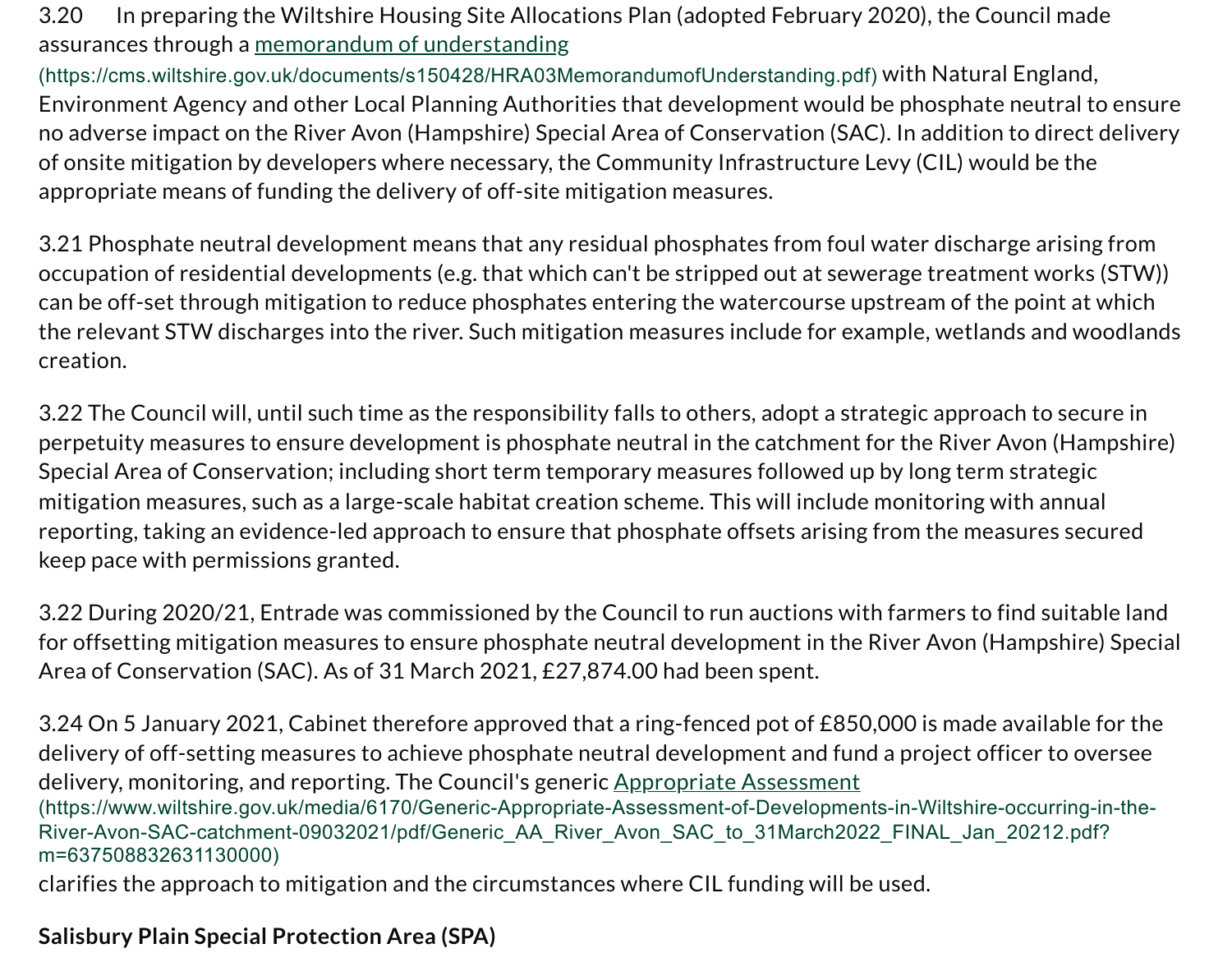3.25 To date mitigation for the Salisbury Plain Special Protection Area (SPA) to ensure protected bird species, namely the Stone Curlew, are not adversely affected due to recreational impact arising from development has been paid for through Section 106 contributions. The contributions enable the ongoing monitoring of protected bird species that in turn directs the management of habitats to ensure populations don't decline. Once these sums were used up it was anticipated that CIL would be the appropriate mechanism to fund mitigation.

3.26 On 27 September 2021, Cabinet therefore approved that a ring-fenced pot of up to £220,000 is made available to cover the next 4-year monitoring contract and visitor surveys, which form part of the mitigation strategy for Salisbury Plain SPA. The sufficiency of the fund and strategy for the site will need to be kept under review to ensure they continue to provide appropriate mitigation.

#### **New Forest protected sites (Special Protection Area, Special Area of Conservation and Ramsar site)**

3.27 An interim mitigation strategy is being developed for the New Forest protected sites to ensure that there is no adverse impact on the designated sites from recreational pressure arising from new development. The strategy is based on evidence including: a new catchment area (or zone of influence) within which development could impact on the designation due to visitor pressure and thus where mitigation measures are justified (from September 2021 this is 13.8km, whereas prior to this it was 8km - i significant developments within the zone 13.8km to 15km will be assessed on a case-by-case basis to determine whether mitigation is needed. The strategy takes into consideration the type, scale and location of developments (housing and tourism) and sets out whether direct measures will be required (e.g. on-site provision of mitigation) as part of development or off-site measures will be required that are to be funded by CIL.

3.28 Like strategies that exist for other Local Planning Authorities who are within the zone of influence for the New Forest protected sites, the amount of CIL that would be allocated to fund mitigation (where appropriate) will be calculated based on an amount per house and depend on distance. This is because the closer the development the more likely people are to visit the New Forest and therefore the higher the amount.

3.29 On 27 September 2021, Cabinet approved that an initial strategic fund of £750,000 be established as part of a wider approach to mitigation that can be drawn down periodically in line with the pace of development to contribute to the delivery of appropriate measures.

#### **Other mitigation strategies**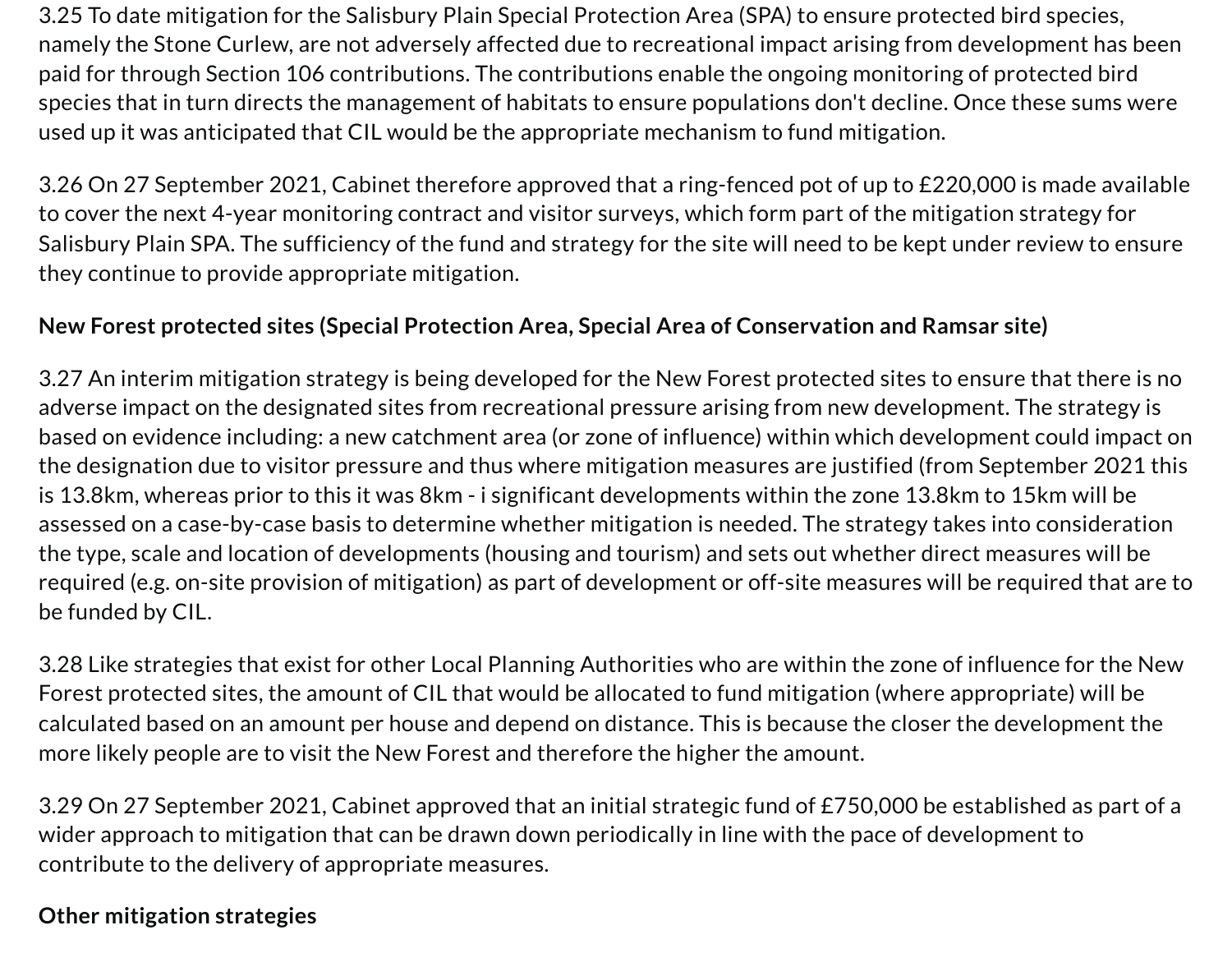3.30 Through the Adoption of the Trowbridge Bat Mitigation Strategy Supplementary Planning Document (25 February 2020), the Council has also committed to the use of circa £1.35m CIL. This is for the delivery of measures to mitigate the impact of recreational pressures upon bat habitats associated with the Bath and Bradford on Avon Bats Special Area of Conservation from housing development around Trowbridge. On 27 September 2021, Cabinet formally approved a CIL funding pot to be created for this.

3.31 The Council is also working with Natural England and adjoining Local Planning Authorities on the need for mitigation strategies and potential funding to address any impact arising from development due to recreational pressures on the North Meadows and Clattinger Farm Special Area of Conservation in the north of the County. Similarly, work is ongoing to develop a mitigation strategy and strategic solution for nitrate neutral development in the River Test Catchment Area to mitigate the impact of development on the internationally important Solent Marine Sites. The outcome of this work will determine whether the Infrastructure List needs to be updated and further provision made through CIL.

### **Future spending priorities**

3.32 Table 9 shows, as of 31 March 2021, the total amount of CIL collected since the Council started charging CIL in 2015.

**Table 9 - Total amount of CIL collected from 18 May 2015 to 31 March 2021**

| <b>CIL</b>                        | Amount         |
|-----------------------------------|----------------|
| Strategic CIL (Wiltshire Council) | £30,850,121.14 |
| Local CIL (Town/ Parish Councils) | £7,602,460.81  |
| Admin                             | £2,014,088.65  |
| <b>TOTAL</b>                      | £40,466,670.60 |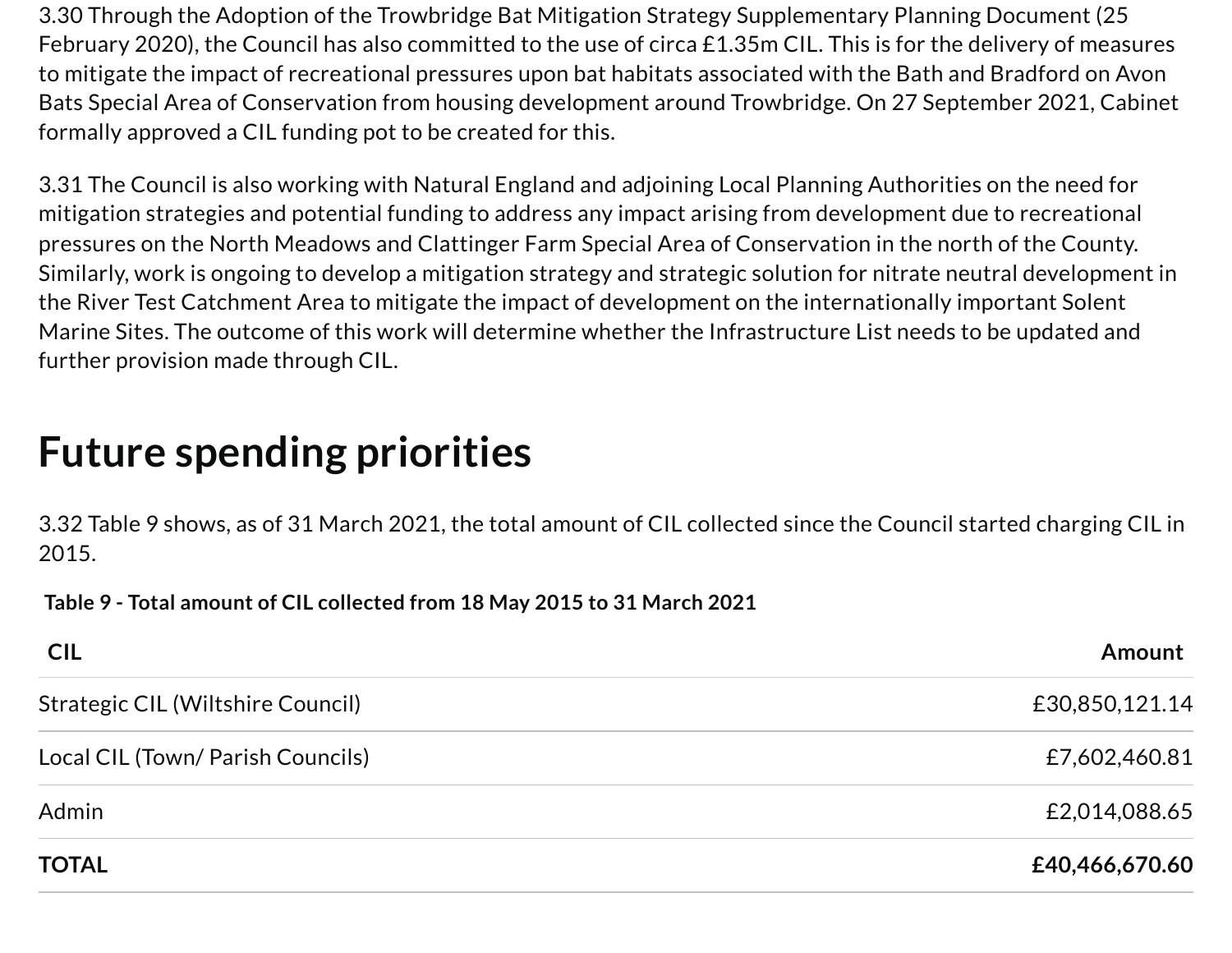3.33 This shows that, over the last six years since Wiltshire Council started charging CIL, the average amount of CIL received is about £6.7m per year. Should CIL continue to accumulate at this rate, by 2026 about £74.2m will have been received in total. This would breakdown into an estimated £56.6m for the strategic CIL, £13.9m for parish councils and £3.7m for administration costs. The strategic CIL is the amount that the Council has available to spend on projects on the Infrastructure List (Appendix C). However, the estimated total cost of all the projects on the List is about £129m. This means that the strategic CIL would only meet around 44% of the total cost and, therefore, it is necessary to prioritise spending. It should also be emphasised that CIL is only one source of funding to help deliver infrastructure to support development.

3.34 While there is limited CIL spend to date from the strategic fund, following approval by Cabinet on 27 September commitments against the strategic pot have significantly increased to £9,852,874, and Cabinet also resolved to consider how "the strategic fund can be used, in accordance with the CIL Legislation, to align delivery of projects with the Council's budget setting process and the Council's new Business Plan."

3.35 Factors that might affect the amount of CIL accumulated in the strategic pot by 2026 include:

- Economic factors e.g. including the short/ long-term effects of the COVID-19 outbreak and Brexit
- Neighbourhood plans e.g. increasing number of made neighbourhood plans means more CIL passed to parish councils
- National Policy Changes, e.g. proposed changes to CIL and section 106 in the Planning White Paper August 2020.

3.36 Appendix C is the CIL Infrastructure List, which is a statement of the infrastructure that may be funded, in whole or in part, through CIL.

#### **Appendix A: Section 106 Planning Obligations data spreadsheet**

Appendix A: Section 106 Planning Obligations data spreadsheet is available to download below:

[Infrastructure](https://www.wiltshire.gov.uk/media/7935/Infrastructure-Funding-Statement-2021-Appendix-A-Section-106-Planning-Obligations/excel/Infrastructure-Funding-Statement-2021-Appendix-A-Section-106-Planning-Obligations.xlsx?m=637758654980400000) Funding Statement 2021 Appendix A Section 106 Planning Obligations (Excel doc) [21KB] &

[Infrastructure](https://www.wiltshire.gov.uk/media/7936/Infrastructure-Funding-Statement-2021-Appendix-A-Section-106-Planning-Obligations/pdf/Infrastructure-Funding-Statement-2021-Appendix-A-Section-106-Planning-Obligations1.pdf?m=637758681748570000) Funding Statement 2021 Appendix A Section 106 Planning Obligations (PDF) [469KB] &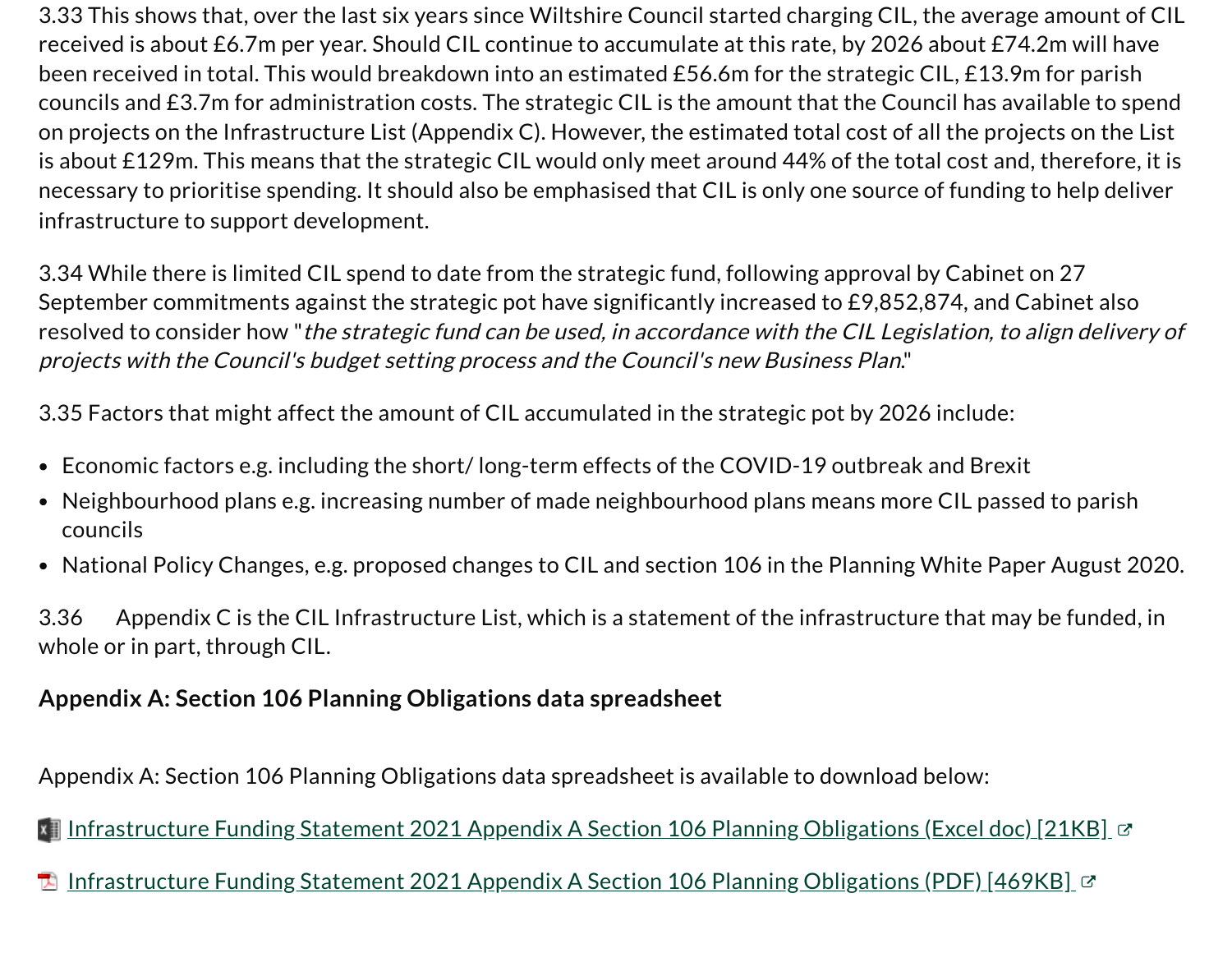#### **Appendix B: Community Infrastructure Levy data spreadsheet**

Appendix B: Community Infrastructure Levy data spreadsheet is available to download below:

lnfrastructure Funding Statement 2021 Appendix B Community [Infrastructure](https://www.wiltshire.gov.uk/media/7934/Infrastructure-Funding-Statement-2021-Appendix-B-Community-Infrastructure-Levy/excel/Infrastructure-Funding-Statement-2021-Appendix-B-Community-Infrastructure-Levy.xlsx?m=637758645716430000) Levy (Excel doc) [41KB] ଫ

[Infrastructure](https://www.wiltshire.gov.uk/media/7938/Infrastructure-Funding-Statement-2021-Appendix-B-Community-Infrastructure-Levy/pdf/Infrastructure-Funding-Statement-2021-Appendix-B-Community-Infrastructure-Levy.pdf?m=637758683520870000) Funding Statement 2021 Appendix B Community Infrastructure Levy (PDF) [560KB] &

#### **Appendix C: The Community Infrastructure Levy Infrastructure List**

### **Introduction**

The CIL Amendment Regulations 2019 abolished the Regulation 123 List and replaced it with the 'Infrastructure List', part of the Infrastructure Funding Statement that CIL charging authorities are required to publish annually by 31 December.

This is the Infrastructure List. Projects have been split into separate tables of 'essential' and 'place-shaping' infrastructure. This distinction is set out in paragraphs 4.41 and 4.42 of the Wiltshire Core Strategy. Core Policy 3 priorities essential infrastructure in the event of competing demands. An explanation of why projects are on the Infrastructure List has been included.

While no new projects have been added since the previous Infrastructure List, some projects have been removed. A final table groups the projects that have been removed and explains why. The List can also be updated mid-year to reflect any new projects that need to be included and ensure that the Council retains an agile approach to the prioritization and allocation of CIL funding.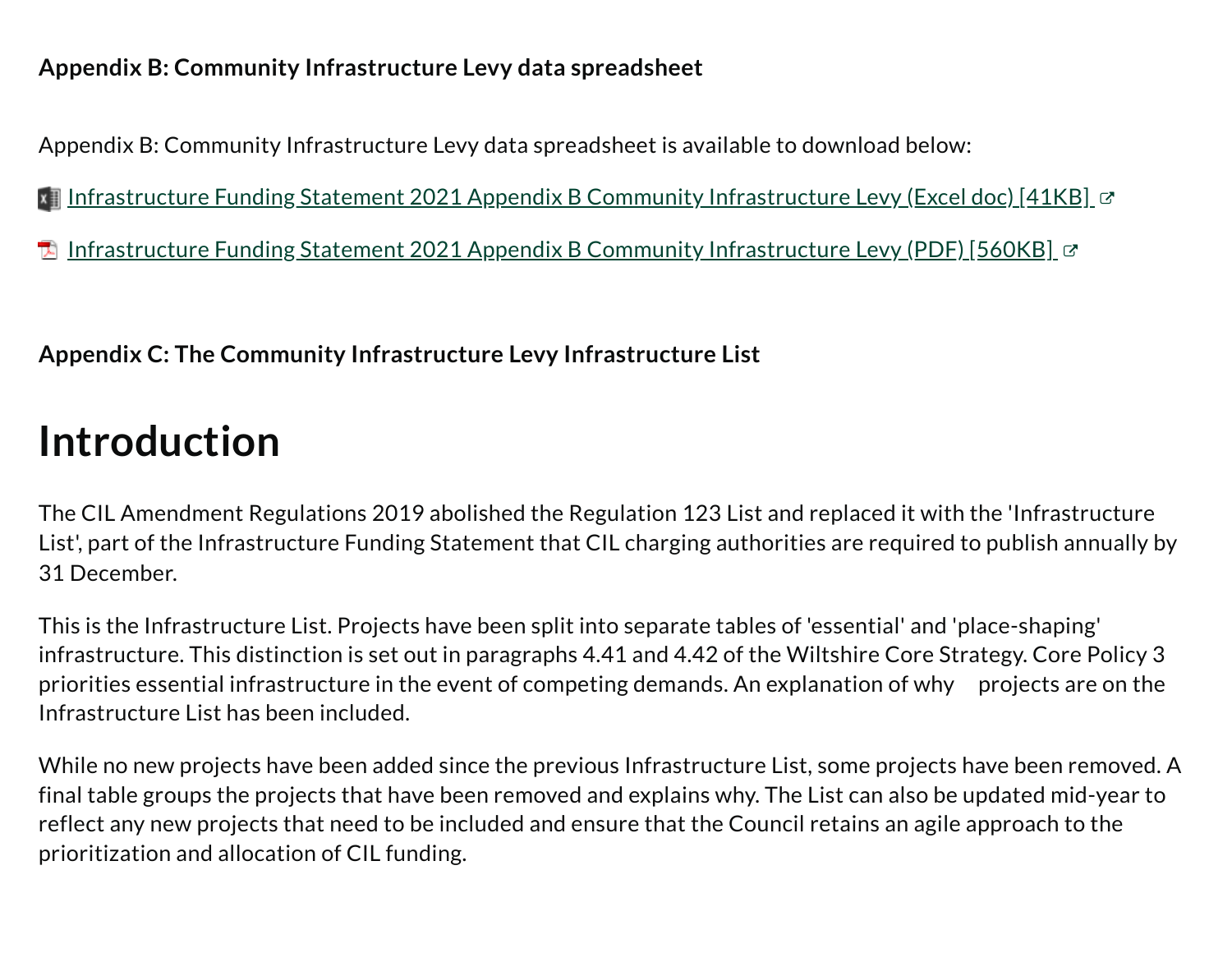### **Essential Infrastructure**

(As set out in paragraphs 4.41 and 4.42 of the Wiltshire Core Strategy. Core Policy 3 prioritises essential infrastructure in the event of competing demands.)

**Infrastructure that may be funded, in whole or in part, by the Community Infrastructure Levy**

| Category    | Project                                                     | <b>Explanation</b>                                                    |
|-------------|-------------------------------------------------------------|-----------------------------------------------------------------------|
| Education   | Expansion of the following<br>schools to provide additional | In December 2018, Cabinet approved an initial allocation of           |
|             | secondary school places:                                    | £119,000 of CIL funding for a feasibility study on expanding          |
|             | • Abbeyfield School,                                        | Abbeyfield Secondary School. In September 2021, Cabinet               |
|             | Chippenham                                                  | approved a further £6.4m towards Phase 1 of the expansion.            |
|             |                                                             | There is no other funding for this scheme and, therefore, it          |
|             |                                                             | requires the total sum to be funded through CIL.                      |
| Sustainable | <b>Chippenham Transport</b>                                 | In December 2018, Cabinet approved an initial allocation of           |
| transport   | Strategy:                                                   |                                                                       |
|             |                                                             | £136,000 of CIL funding for feasibility studies for three of these    |
|             | • Malmesbury Road                                           | sustainable transport schemes:                                        |
|             | <b>Roundabout Additional</b>                                |                                                                       |
|             | <b>Capacity Improvements</b><br>• Bridge Centre Gyratory    | • Malmesbury Road Roundabout Additional Capacity                      |
|             |                                                             | Improvements (Chippenham Transport Strategy)                          |
|             | <b>Capacity Improvements</b>                                | Bridge Centre Gyratory Capacity Improvements (Chippenham<br>$\bullet$ |
|             | • B4528 Hungerdown Lane /<br><b>Sheldon Rd Junction</b>     | Transport Strategy)                                                   |
|             |                                                             | • A361 Holy Trinity gyratory capacity improvement (Trowbridge         |
|             | • Accessibility improvements                                | Transport Strategy)                                                   |
|             | to Chippenham Railway                                       | There remains a likelihood that further funding through CIL may       |
|             | Station <sup>1</sup>                                        | be required for these schemes.                                        |
|             |                                                             |                                                                       |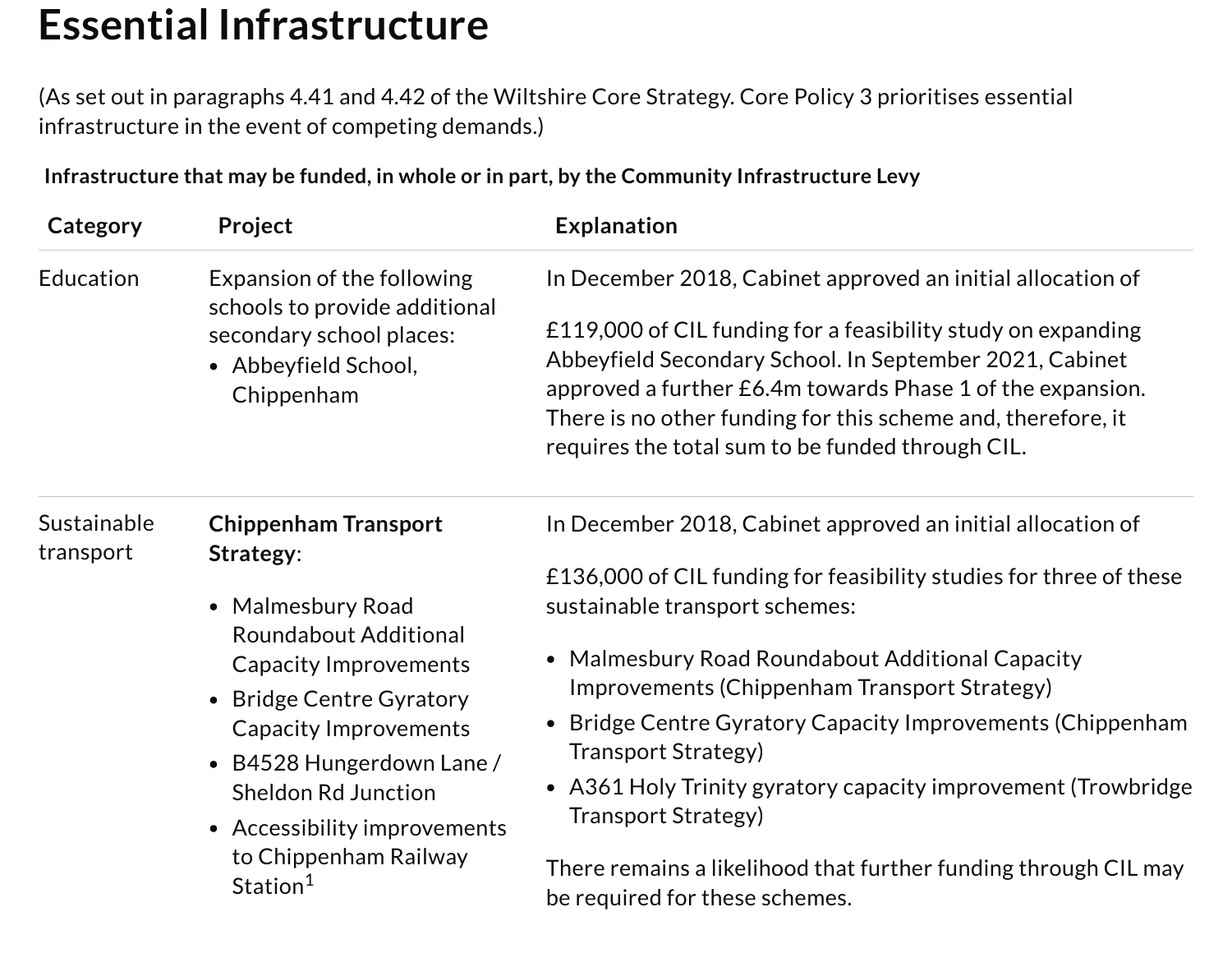| Category | Project                                                                                                                                                                                                       | <b>Explanation</b>                                                                                                                                                                                                                                                                                                                                                                                                                                                                       |
|----------|---------------------------------------------------------------------------------------------------------------------------------------------------------------------------------------------------------------|------------------------------------------------------------------------------------------------------------------------------------------------------------------------------------------------------------------------------------------------------------------------------------------------------------------------------------------------------------------------------------------------------------------------------------------------------------------------------------------|
|          | • Alternative provision for<br>long stay car parking outside<br>town centre<br>• Frogwell to Town Centre<br>pedestrian/cycle scheme<br>Bumpers Farm to Town<br>$\bullet$<br>Centre pedestrian/cycle<br>scheme | With Chippenham and Trowbridge a focus of strategic growth<br>within the County, their respective transport strategies include<br>(mainly) highways, public transport, and walking/ cycling<br>schemes considered necessary either to: mitigate the cumulative<br>impact of strategic growth; reduce congestion; support the<br>strategic road network; improve the accessibility and<br>attractiveness of town centres, railway stations and/ or schools;<br>or to improve road safety. |
|          | • Cepen Park North to Town<br>Centre pedestrian/cycle<br>scheme<br>• Cycle and pedestrian access<br>to Lackham Campus from<br>Chippenham (i.e. River Avon<br>footbridge)                                      | Outside of the three principal settlements growth areas, other<br>transport schemes are considered necessary to mitigate the<br>cumulative impact of strategic growth on the railway network.                                                                                                                                                                                                                                                                                            |
|          | • Improved transport links<br>between Wiltshire College's<br>campuses<br><b>Trowbridge Transport</b><br>Strategy:                                                                                             | $1$ This project combines three previously separate projects;<br>Chippenham Railway Station car parking capacity enhancements<br>and parking controls, Improvements to Chippenham Station:<br>interchange, accessibility, and Chippenham Station<br>Redevelopment.                                                                                                                                                                                                                       |
|          | • A361 Holy Trinity gyratory<br>capacity improvement<br><b>B3105 Staverton Bridge</b><br>$\bullet$<br>capacity improvement<br><b>Broad Street Gyratory</b><br>$\bullet$<br>reversal                           |                                                                                                                                                                                                                                                                                                                                                                                                                                                                                          |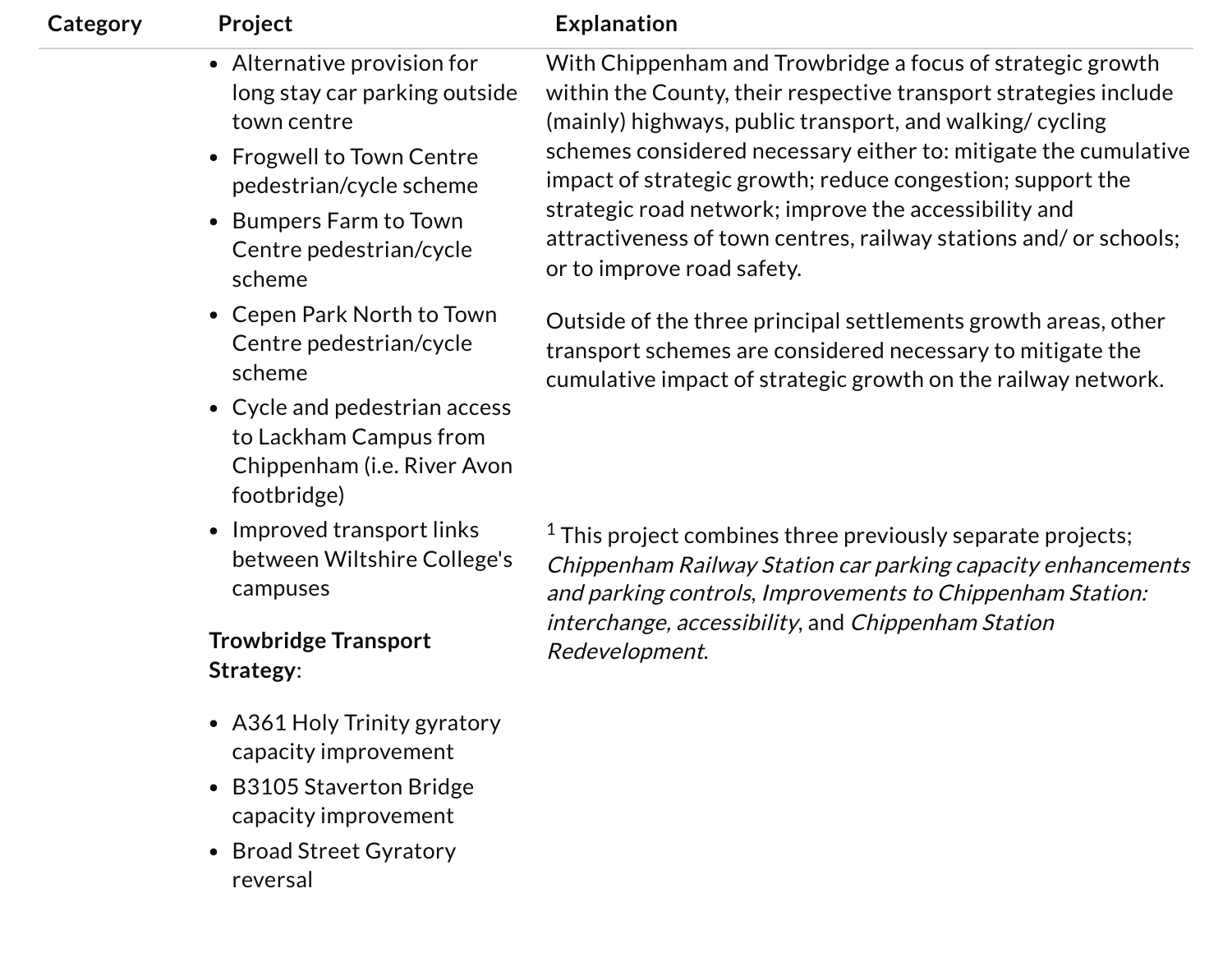| Category | Project                                                                                                                                                                                                | <b>Explanation</b> |
|----------|--------------------------------------------------------------------------------------------------------------------------------------------------------------------------------------------------------|--------------------|
|          | • Walking and cycling routes<br>from Trowbridge town<br>centre to Wiltshire College                                                                                                                    |                    |
|          | Other transport projects:                                                                                                                                                                              |                    |
|          | • Trans Wilts Train Service<br>Improvements                                                                                                                                                            |                    |
|          | • Improvements to Melksham<br><b>Railway Station</b>                                                                                                                                                   |                    |
|          | • Installation of capacity<br>enhancement on the single-<br>track line through Melksham                                                                                                                |                    |
|          | • New railway stations in:                                                                                                                                                                             |                    |
|          | • Royal Wootton<br><b>Bassett (including</b><br>associated required<br>infrastructure)<br>• Wilton (including<br>associated required<br>infrastructure)<br>• Corsham (including<br>associated required |                    |
|          | infrastructure)                                                                                                                                                                                        |                    |
|          | • Additional platform at<br><b>Westbury Railway Station</b>                                                                                                                                            |                    |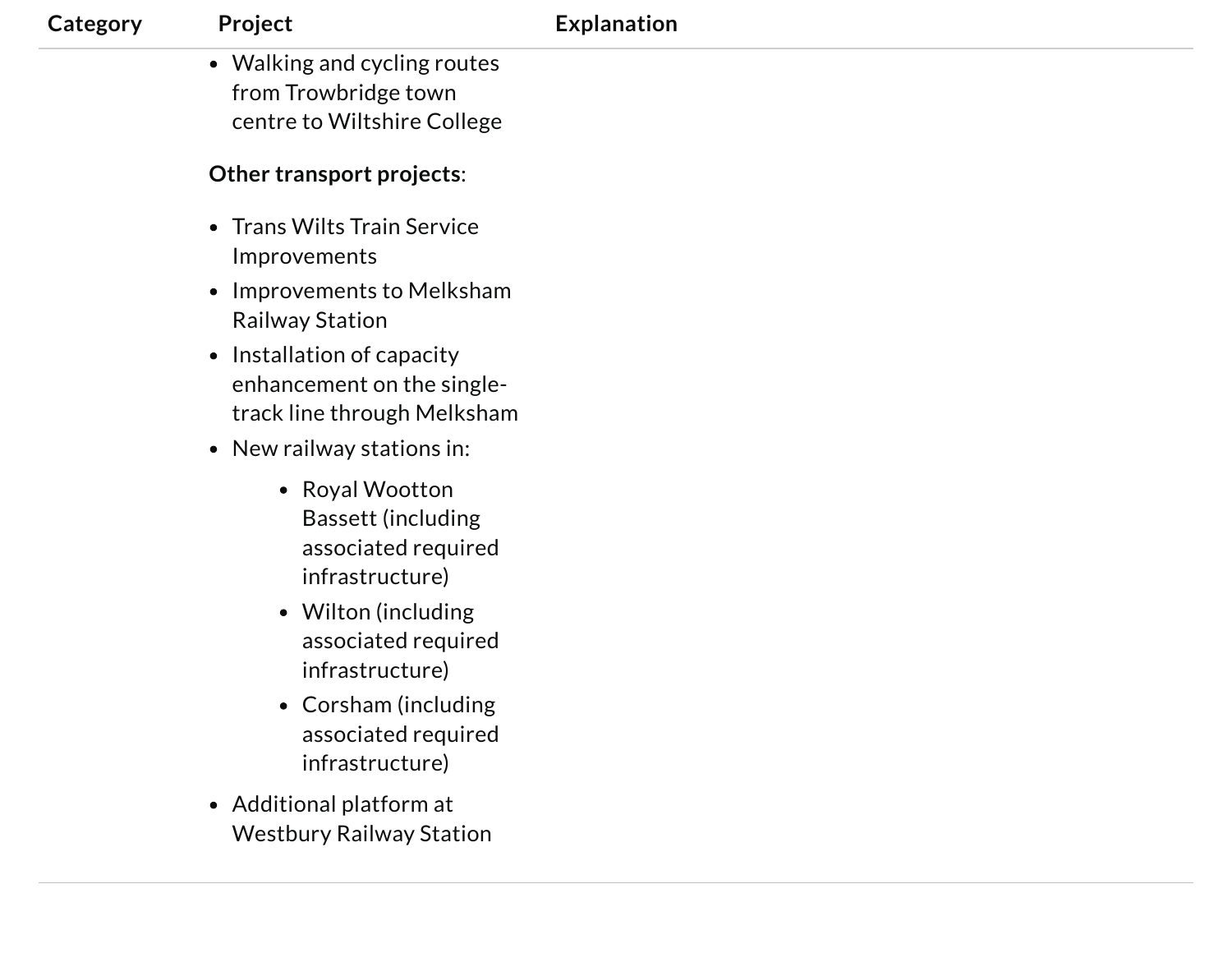| Category                                                          | Project                                                                                                                                                                                                                                                  | <b>Explanation</b>                                                                                                                                                                                                                      |
|-------------------------------------------------------------------|----------------------------------------------------------------------------------------------------------------------------------------------------------------------------------------------------------------------------------------------------------|-----------------------------------------------------------------------------------------------------------------------------------------------------------------------------------------------------------------------------------------|
| Open space,<br>green<br>infrastructure,<br>and the<br>environment | <b>European protected sites</b><br>projects:                                                                                                                                                                                                             | In December 2018, Cabinet delegated authority to officers for<br>the approval of the allocation of CIL funding towards these                                                                                                            |
|                                                                   | • Stone Curlew and Salisbury<br><b>Plain Special Protection</b>                                                                                                                                                                                          | projects relating to European protected sites as and when<br>required.                                                                                                                                                                  |
|                                                                   | Area                                                                                                                                                                                                                                                     | A proportion of CIL is ring-fenced for these projects to ensure                                                                                                                                                                         |
|                                                                   | • Nutrient Management Plan -<br>to address the level of<br>phosphate in the River Avon                                                                                                                                                                   | compliance with the Habitats Regulations, reflecting an<br>agreement with Natural England during the preparation of the<br>Wiltshire Core Strategy (Local Plan).                                                                        |
|                                                                   | • New Forest Recreation<br><b>Management Project</b><br>(Measures to reduce and<br>manage recreational<br>disturbance pressures upon<br>sensitive Annex II birds in<br>the New Forest Special<br>Protection Area (SPA) as a<br>result of planned housing | On 5 January 2021, Cabinet approved a sum of £850,000 to<br>secure phosphate neutral development in the catchment area for<br>the River Avon (Hampshire) Special Area of Conservation.                                                  |
|                                                                   |                                                                                                                                                                                                                                                          | On 27 September 2021, Cabinet approved up to £1.35m to<br>mitigate recreational pressures from development within the<br>Bath and Bradford on Avon Special Area of Conservation in line<br>with the Trowbridge Bat Mitigation Strategy. |
|                                                                   | <i>delivery</i> )<br>• Trowbridge Bat Mitigation<br>Strategy                                                                                                                                                                                             | Cabinet also approved sums of up to £220,000 and £750,000 to<br>mitigate recreational pressures from development on the<br>Salisbury Plain Special Protection Area and the New Forest<br>protected sites, respectively.                 |
| Health and<br>social care                                         | • Shared Primary Care Centre<br>at Chippenham Hospital                                                                                                                                                                                                   | With Chippenham a focus of strategic growth in the Core<br>Strategy, redevelopment of the Chippenham Hospital site<br>remains a priority for the NHS.                                                                                   |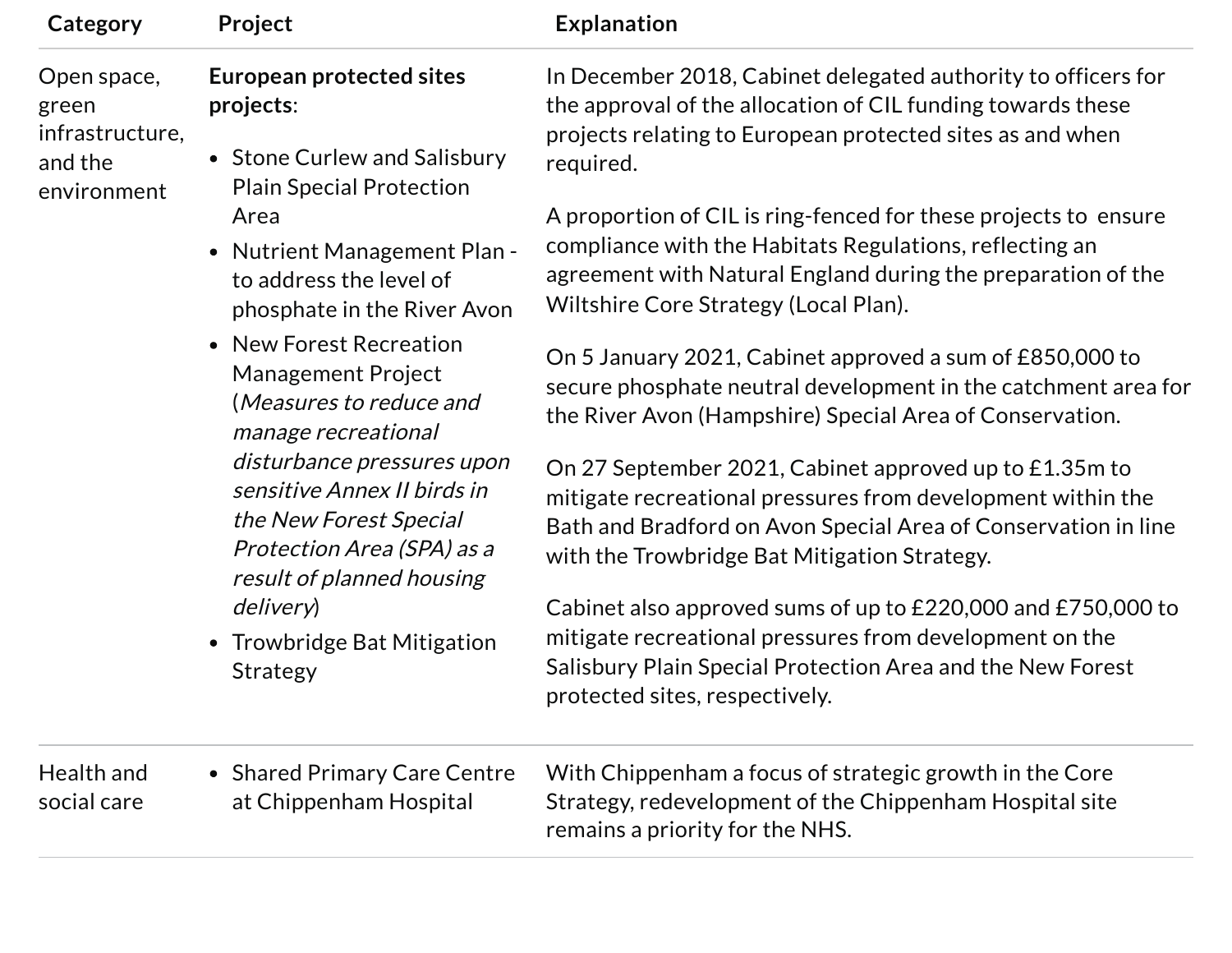### **Place-shaping Infrastructure**

(As set out in paragraphs 4.41 and 4.42 of the Wiltshire Core Strategy. Core Policy 3 priorities essential infrastructure in the event of competing demands.)

**Infrastructure that may be funded, in whole or in part, by the Community Infrastructure Levy**

| Category                                           | Project                                                                             | <b>Explanation</b>                                                                                                                                                                                                                                                                                                                              |
|----------------------------------------------------|-------------------------------------------------------------------------------------|-------------------------------------------------------------------------------------------------------------------------------------------------------------------------------------------------------------------------------------------------------------------------------------------------------------------------------------------------|
| Open space,<br>green<br>infrastructure,<br>and the | • Provision of air<br>quality monitoring<br>infrastructure                          | Strategic monitoring of air quality in the eight designated Air Quality<br>Management Areas (AQMAs) in Wiltshire; Salisbury, Bradford on Avon,<br>Devizes, Marlborough, Westbury and Calne.                                                                                                                                                     |
| environment                                        | New cemeteries, or<br>expansion of existing<br>cemeteries in:<br>• Bradford on Avon | New cemeteries or extensions to existing cemeteries managed by<br>Wiltshire Council will be required to meet the need for burial space<br>arising from the cumulative impact of new development. These<br>cemeteries have been identified as being full, or close to being full, and,<br>therefore, likely to close without additional funding. |
|                                                    | $\bullet$ Holt<br>• Melksham<br>• Trowbridge<br>• Warminster                        | A multifunctional countryside centre remains an objective and a policy<br>(WIL8) in the current Cranborne Chase and West Wiltshire Downs<br>(CCWWD) Area of Outstanding Natural Beauty (AONB) Management<br>Plan 2019-2024.                                                                                                                     |
|                                                    |                                                                                     |                                                                                                                                                                                                                                                                                                                                                 |

• Cranborne Chase and West Wiltshire Downs AONB Green countryside training and visitor centre

Community Upgrades to sport and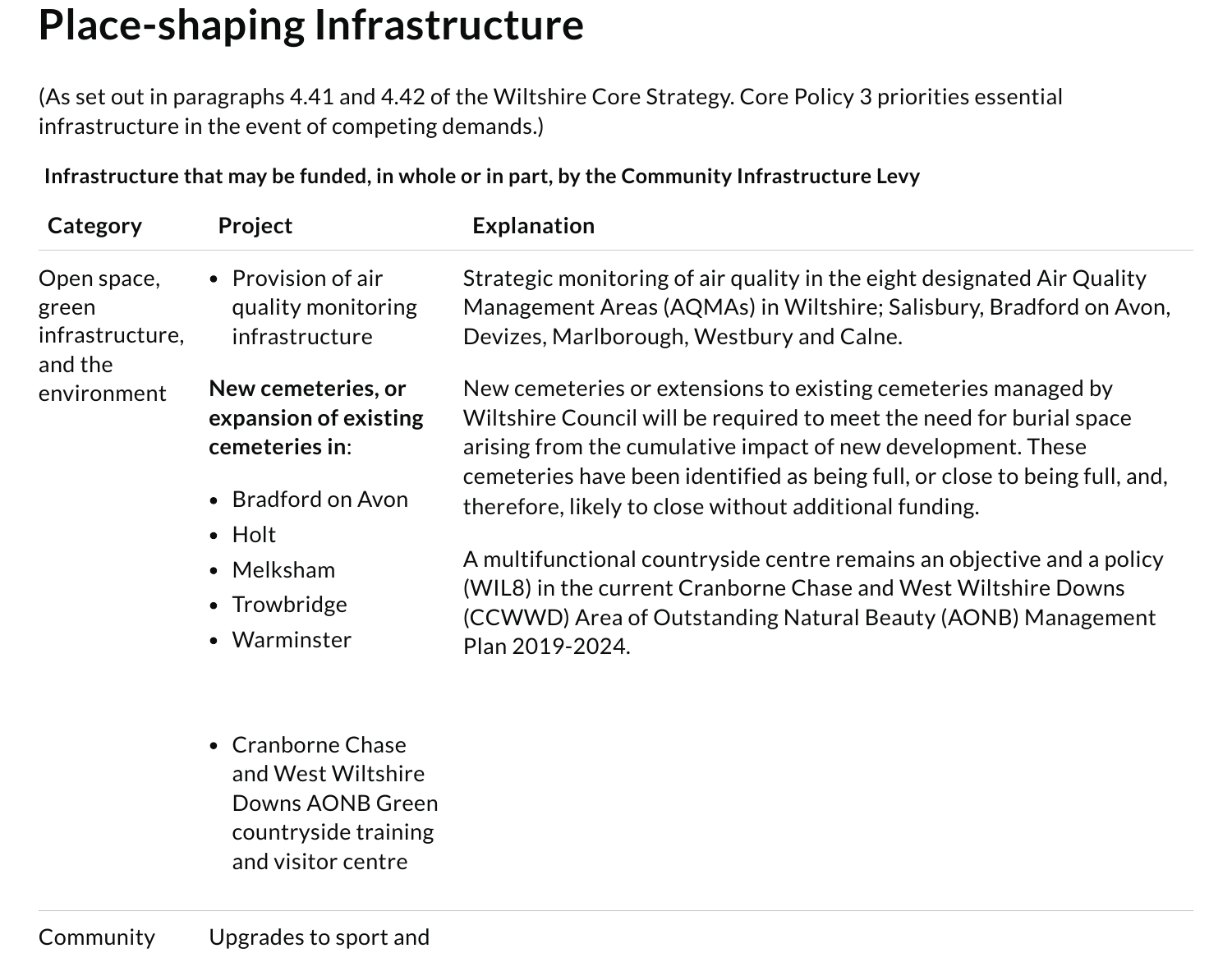- and cultura recreation facilities within the following buildings:
	- The Olympiad, Chippenham
	- Devizes Leisure Centre, Devizes
	- Marlborough Leisure Centre, Marlborough
	- Five Rivers Health and Wellbeing Centre, Salisbury
	- Bradford on Avon Swimming Pool, Bradford on Avon
	- Trowbridge Sports Centre, Trowbridge
	- Amesbury Sports Centre, Amesbury
	- Pewsey Health and Wellbeing Centre
	- Leighton Sports Centre, Westbury
	- Wiltshire Heritage Museum archaeological storage

Upgrades to sport and recreation facilities in Wiltshire Council buildings meet an identified strategic need in the Indoor Facilities Strategy and emerging Playing Pitch Strategy.

The capacity for archaeological storage may be exceeded by the need to meet expected demand from the remaining houses to be built over the Core Strategy period (up to 2026).

The Swindon & Cricklade Railway project would provide a commuter service from Cricklade to Swindon.

The continual updating of library facilities across Wiltshire is a priority for the library service. Enhanced facilities are a particular need in Amesbury, Chippenham, Malmesbury, Marlborough, Mere, Salisbury and Warminster.